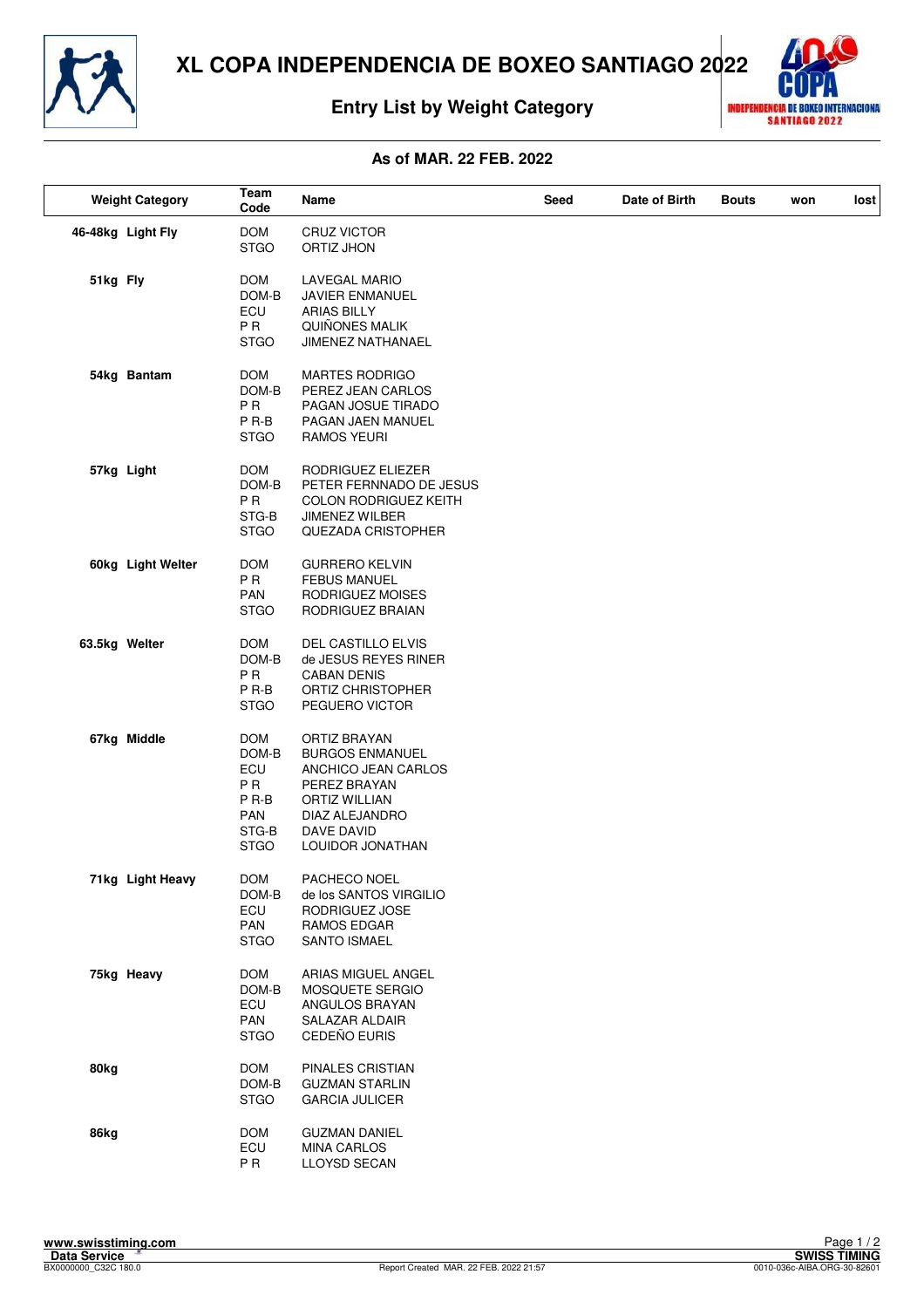

# **Entry List by Weight Category**



## **As of MAR. 22 FEB. 2022**

| <b>Weight Category</b> | Team<br>Code                                            | <b>Name</b>                                                                          | <b>Seed</b> | Date of Birth | <b>Bouts</b> | won | lost |
|------------------------|---------------------------------------------------------|--------------------------------------------------------------------------------------|-------------|---------------|--------------|-----|------|
| 92kg                   | STG-B<br><b>STGO</b>                                    | <b>GUZMAN STARLIN</b><br><b>MEJIA HIGOL</b>                                          |             |               |              |     |      |
| +92kg Women's Middle   | STG-B<br><b>STGO</b>                                    | PEREZ FELIX JUNIOR<br>SANCHEZ YAN MANUEL                                             |             |               |              |     |      |
| W48kg                  | ECU<br>P <sub>R</sub>                                   | <b>TENORIO DANIELA</b><br><b>LOPEZ BELISA</b>                                        |             |               |              |     |      |
| W54kg                  | <b>DOM</b><br>ECU<br><b>PR</b>                          | <b>ALMANZA ESTEFANI</b><br><b>SANCHEZ HELEN</b><br><b>LOPEZ ANGELYRIS</b>            |             |               |              |     |      |
| W57kg                  | <b>DOM</b><br><b>PR</b>                                 | MUÑOZ YESSICA<br><b>LOZADA MOTTA</b>                                                 |             |               |              |     |      |
| W60kg                  | <b>DOM</b><br>ECU<br><b>PR</b>                          | PEREZ SOBEYDA<br><b>SALAS JAMILEYH</b><br><b>TAPIA RODRIGUEZ KIRIA</b>               |             |               |              |     |      |
| W63kg                  | ECU<br><b>PR</b>                                        | <b>VALENCIA SAMANTHA</b><br><b>ORTIZ TATIANA</b>                                     |             |               |              |     |      |
| W70kg                  | <b>DOM</b><br>ECU<br>P <sub>R</sub><br>P <sub>R-B</sub> | <b>MORONTA MARIA</b><br>POROZO DANIELA<br>PIÑEIRO STPHANIE<br><b>ORTIZ NAIRESHIE</b> |             |               |              |     |      |
| W80kg                  | <b>DOM</b><br>ECU                                       | <b>GARCIA MARIANA</b><br><b>HUACON NAYDELIN</b>                                      |             |               |              |     |      |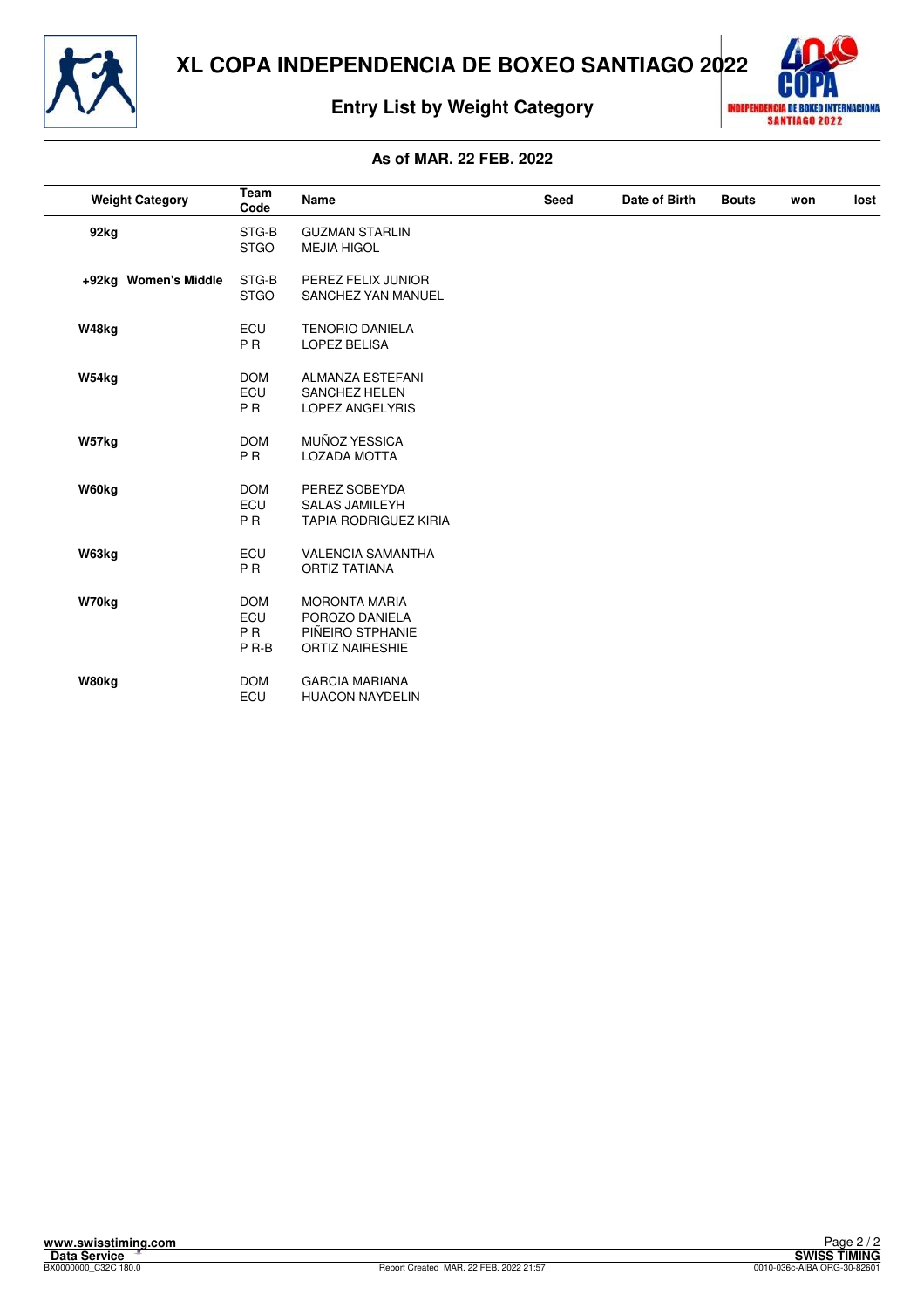



**Session 1**

## **VIE. 18 FEB. 2022 5pm**

|                |             | Order Bout Weight Category |               | Corner                    | Name                                             | <b>Seed</b>                                                                  | Team<br>Code                   | Winner                                                                                                  | Result     | <b>Decision</b> |                                           |
|----------------|-------------|----------------------------|---------------|---------------------------|--------------------------------------------------|------------------------------------------------------------------------------|--------------------------------|---------------------------------------------------------------------------------------------------------|------------|-----------------|-------------------------------------------|
| $\mathbf{1}$   |             | 1 Fly (51kg)               |               | <b>RED</b><br><b>BLUE</b> | <b>LAVEGAL MARIO</b><br><b>JIMENEZ NATHANAEL</b> |                                                                              | <b>DOM</b><br><b>STGO</b>      | <b>RED</b>                                                                                              | <b>RSC</b> | R <sub>2</sub>  |                                           |
|                |             |                            | Referee: PR   |                           | RIVERA MALTA                                     | Judge 1: ECU<br>Judge 2: ECU<br>Judge 3: ECU<br>Judge 4: DOM<br>Judge 5:     | <b>DOM</b>                     | <b>VASQUEZ PAUL</b><br>CARLOS<br><b>MORAN STARLIN</b><br>VALOIS ALONDRA<br>FABIAN YORDANY               |            |                 | 10:9<br>10:9<br>10:9<br>9:10<br>10:9      |
| $\overline{c}$ | $^{2}$      | Bantam (54kg)              |               | RED<br><b>BLUE</b>        | <b>MARTES RODRIGO</b><br>PAGAN JAEN MANUEL       |                                                                              | <b>DOM</b><br>P <sub>R-B</sub> | <b>RED</b>                                                                                              | <b>WP</b>  | 3:2             |                                           |
|                |             |                            | Referee: ECU  |                           | <b>MORAN STARLIN</b>                             | Judge 1: PR<br>Judge 2: DOM<br>Judge 3: ECU<br>Judge 4: STGO<br>Judge 5: DOM |                                | RIVERA MALTA<br>RAMIREZ JUAN CARLOS<br><b>VASQUEZ PAUL</b><br>RODRIGUEZ DANIEL<br>REYNA JUAN            |            |                 | 28:29<br>28:29<br>30:27<br>30:27<br>30:27 |
| 3              |             | 3 Light (57kg)             |               | <b>RED</b><br><b>BLUE</b> | RODRIGUEZ ELIEZER<br><b>JIMENEZ WILBER</b>       |                                                                              | <b>DOM</b><br>STG-B            | <b>RED</b>                                                                                              | <b>WP</b>  | 5:0             |                                           |
|                |             |                            | Referee:      | ECU                       | CARLOS                                           | Judge 1: PR<br>Judge 2: ECU<br>Judge 3: DOM<br>Judge 4: DOM<br>Judge 5:      | <b>DOM</b>                     | RIVERA MALTA<br>VASQUEZ PAUL<br><b>FABIAN YORDANY</b><br>VALOIS ALONDRA<br>ROSARIO FRANCISCO            |            |                 | 30:27<br>30:27<br>30:27<br>30:27<br>30:27 |
| $\overline{4}$ |             | 4 Welter (63.5kg)          |               | <b>RED</b><br><b>BLUE</b> | <b>DEL CASTILLO ELVIS</b><br><b>CABAN DENIS</b>  |                                                                              | <b>DOM</b><br><b>PR</b>        | <b>RED</b>                                                                                              | <b>WP</b>  | 5:0             |                                           |
|                |             |                            | Referee: STGO |                           | RODRIGUEZ DANIEL                                 | Judge 1: PR<br>Judge 2: ECU<br>Judge 3: ECU<br>Judge 4: ECU<br>Judge 5: STGO |                                | RIVERA MALTA<br>CARLOS<br>VASQUEZ PAUL<br><b>MORAN STARLIN</b><br>RODRIGUEZ MIGUEL                      |            |                 | 30:27<br>30:27<br>30:27<br>30:27<br>30:27 |
| 5              |             | 5 Heavy (75kg)             |               | <b>RED</b><br><b>BLUE</b> | ARIAS MIGUEL ANGEL<br>ANGULOS BRAYAN             |                                                                              | <b>DOM</b><br>ECU              | <b>RED</b>                                                                                              | KO         | R1              |                                           |
|                |             |                            | Referee: DOM  |                           | RAMIREZ JUAN CARLOS                              | Judge 1: PR<br>Judge 2: ECU<br>Judge 3: ECU<br>Judge 4: STGO<br>Judge 5: DOM |                                | RIVERA MALTA<br><b>MORAN STARLIN</b><br><b>VASQUEZ PAUL</b><br>RODRIGUEZ MIGUEL<br><b>TIBO SANTIAGO</b> |            |                 |                                           |
| 6              | 6           | $\overline{(W70kg)}$       |               | RED                       | POROZO DANIELA                                   |                                                                              | ECU                            |                                                                                                         |            |                 |                                           |
|                |             |                            | Referee: DOM  | <b>BLUE</b>               | PIÑEIRO STPHANIE<br>VALOIS ALONDRA               | Judge 1: STGO                                                                | P <sub>R</sub>                 | <b>BLUE</b><br>RODRIGUEZ MIGUEL                                                                         | <b>RSC</b> | R1              |                                           |
|                |             |                            |               |                           |                                                  | Judge 2: DOM<br>Judge 3: DOM<br>Judge 4: DOM<br>Judge 5: DOM                 |                                | <b>REYNA JUAN</b><br><b>TIBO SANTIAGO</b><br><b>BIDO EMILIANO</b><br>FABIAN YORDANY                     |            |                 |                                           |
| $\overline{7}$ | $7^{\circ}$ | (W70kg)                    |               | <b>RED</b><br><b>BLUE</b> | <b>MORONTA MARIA</b><br><b>ORTIZ NAIRESHIE</b>   |                                                                              | <b>DOM</b><br>P <sub>R-B</sub> | <b>RED</b>                                                                                              | ABD        | R1              |                                           |
|                |             |                            | Referee: DOM  |                           | ROSARIO FRANCISCO                                | Judge 1: DOM<br>Judge 2: STGO<br>Judge 3: DOM<br>Judge 4: ECU<br>Judge 5: PR |                                | RAMIREZ JUAN CARLOS<br>RODRIGUEZ DANIEL<br><b>TIBO SANTIAGO</b><br><b>MORAN STARLIN</b><br>RIVERA MALTA |            |                 |                                           |

| <b>LEGEND</b> |               |    |          |           |              |            |                              |
|---------------|---------------|----|----------|-----------|--------------|------------|------------------------------|
| <b>ABD</b>    | Abandon       | ĸо | Knockout | <b>Rn</b> | Round number | <b>RSC</b> | <b>Referee Stops Contest</b> |
| WP            | Win on points |    |          |           |              |            |                              |
|               |               |    |          |           |              |            |                              |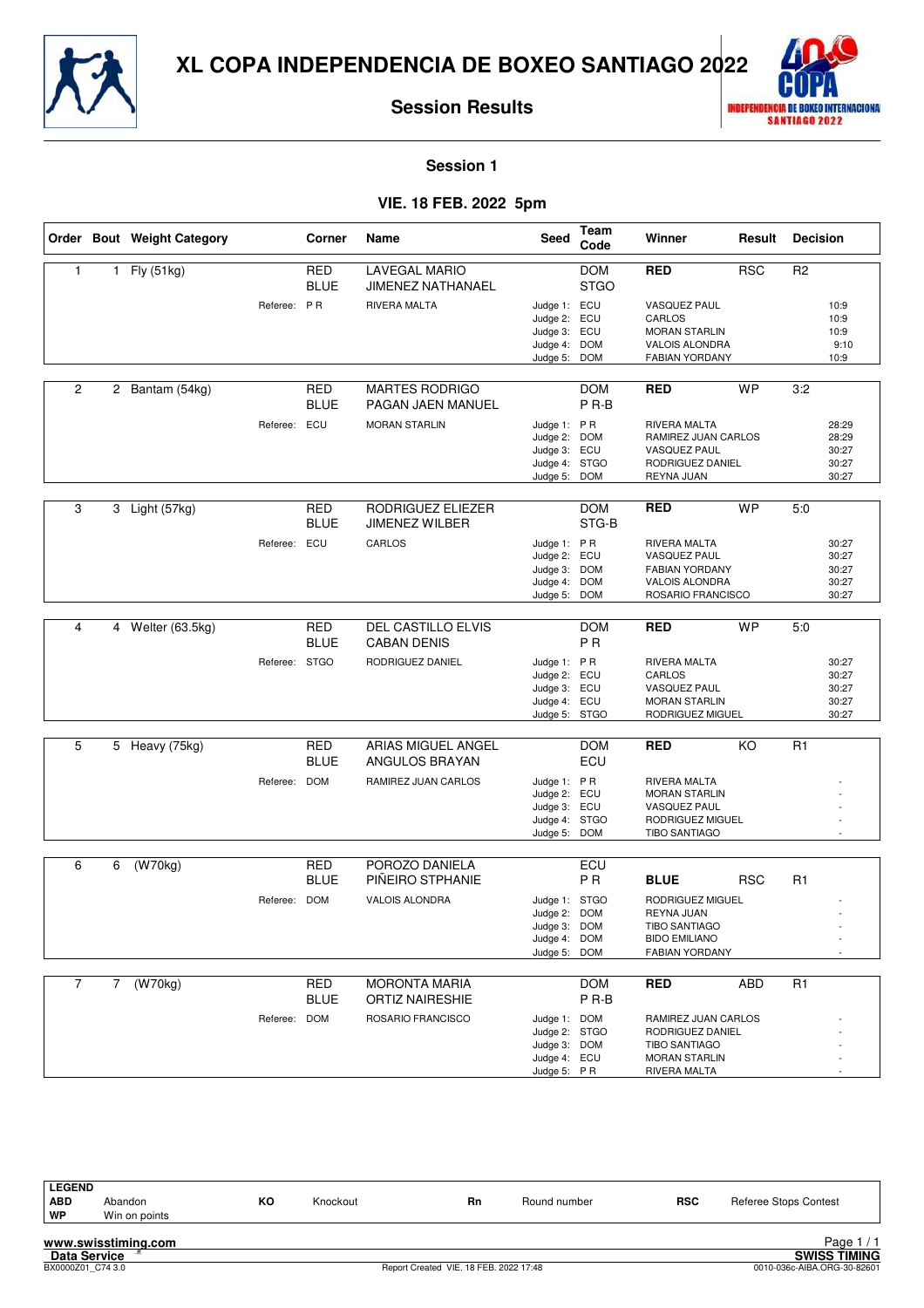



**Session 2**

## **VIE. 18 FEB. 2022**

|                |    | Order Bout Weight Category |               | Corner                    | Name                                      | <b>Seed</b>                                                                 | Team<br>Code                  | Winner                                                                                                   | Result     | <b>Decision</b> |                                               |
|----------------|----|----------------------------|---------------|---------------------------|-------------------------------------------|-----------------------------------------------------------------------------|-------------------------------|----------------------------------------------------------------------------------------------------------|------------|-----------------|-----------------------------------------------|
| $\mathbf{1}$   |    | 8 Middle (67kg)            |               | <b>RED</b><br><b>BLUE</b> | <b>ORTIZ BRAYAN</b><br>DIAZ ALEJANDRO     |                                                                             | <b>DOM</b><br><b>PAN</b>      | <b>RED</b>                                                                                               | <b>WP</b>  | 4:0             |                                               |
|                |    |                            | Referee: DOM  |                           | <b>BIDO EMILIANO</b>                      | Judge 1: PR<br>Judge 2:<br>Judge 3: ECU<br>Judge 4: DOM<br>Judge 5:         | ECU<br><b>STGO</b>            | RIVERA MALTA<br><b>MORAN STARLIN</b><br><b>VASQUEZ PAUL</b><br><b>FABIAN YORDANY</b><br>RODRIGUEZ MIGUEL |            |                 | 28:28<br>30:26<br>30:26<br>30:26<br>29:27     |
|                |    |                            |               |                           |                                           |                                                                             |                               |                                                                                                          |            |                 |                                               |
| $\overline{c}$ |    | 9 Middle (67kg)            |               | <b>RED</b><br><b>BLUE</b> | <b>ORTIZ WILLIAN</b><br><b>DAVE DAVID</b> |                                                                             | $P$ R-B<br>STG-B              | <b>RED</b>                                                                                               | <b>WP</b>  | 3:2             |                                               |
|                |    |                            | Referee: DOM  |                           | <b>TIBO SANTIAGO</b>                      | Judge 1: DOM<br>Judge 2: DOM<br>Judge 3: PR<br>Judge 4: ECU<br>Judge 5: ECU |                               | REYNA JUAN<br>VALOIS ALONDRA<br>RIVERA MALTA<br>CAICEDO CARLOS<br><b>MORAN STARLIN</b>                   |            |                 | 29:27<br>* 28:28<br>28:28 *<br>27:29<br>29:27 |
|                |    |                            |               |                           |                                           |                                                                             |                               |                                                                                                          |            |                 |                                               |
| 3              |    | 10 Middle (67kg)           |               | <b>RED</b><br><b>BLUE</b> | LOUIDOR JONATHAN<br>PEREZ BRAYAN          |                                                                             | <b>STGO</b><br>P <sub>R</sub> | <b>BLUE</b>                                                                                              | <b>WP</b>  | 3:2             |                                               |
|                |    |                            | Referee: DOM  |                           | <b>FABIAN YORDANY</b>                     | Judge 1: PR<br>Judge 2: DOM<br>Judge 3: DOM<br>Judge 4: ECU<br>Judge 5: ECU |                               | RIVERA MALTA<br>ROSARIO FRANCISCO<br>RAMIREZ JUAN CARLOS<br><b>VASQUEZ PAUL</b><br>CAICEDO CARLOS        |            |                 | 28:29<br>27:30<br>28:28 *<br>29:27<br>29:28   |
| 4              | 11 | Middle (67kg)              |               | <b>RED</b>                | ANCHICO JEAN CARLOS                       |                                                                             | <b>ECU</b>                    |                                                                                                          |            |                 |                                               |
|                |    |                            |               | <b>BLUE</b>               | <b>BURGOS ENMANUEL</b>                    |                                                                             | DOM-B                         | <b>BLUE</b>                                                                                              | <b>WP</b>  | 3:2             |                                               |
|                |    |                            | Referee: ECU  |                           | <b>MORAN STARLIN</b>                      | Judge 1: DOM<br>Judge 2:<br>Judge 3: ECU<br>Judge 4: STGO<br>Judge 5: DOM   | ECU                           | <b>TIBO SANTIAGO</b><br>VASQUEZ PAUL<br>CAICEDO CARLOS<br>RODRIGUEZ DANIEL<br>REYNA JUAN                 |            |                 | 28:29<br>30:27<br>29:28<br>28:29<br>27:30     |
| 5              |    | 12 Light Heavy (71kg)      |               | <b>RED</b>                | PACHECO NOEL                              |                                                                             | <b>DOM</b>                    | <b>RED</b>                                                                                               | <b>ABD</b> | R <sub>1</sub>  |                                               |
|                |    |                            |               | <b>BLUE</b>               | <b>SANTO ISMAEL</b>                       |                                                                             | <b>STGO</b>                   |                                                                                                          |            |                 |                                               |
|                |    |                            | Referee: ECU  |                           | <b>VASQUEZ PAUL</b>                       | Judge 1: PR<br>Judge 2: ECU<br>Judge 3: ECU<br>Judge 4:<br>Judge 5: DOM     | <b>STGO</b>                   | RIVERA MALTA<br>CAICEDO CARLOS<br><b>MORAN STARLIN</b><br>RODRIGUEZ DANIEL<br>RAMIREZ JUAN CARLOS        |            |                 |                                               |
|                |    |                            |               |                           |                                           |                                                                             |                               |                                                                                                          |            |                 |                                               |
| 6              | 13 | (86kg)                     |               | RED<br><b>BLUE</b>        | <b>MINA CARLOS</b><br><b>LLOYSD SECAN</b> |                                                                             | ECU<br>P <sub>R</sub>         | <b>RED</b>                                                                                               | <b>RSC</b> | R1              |                                               |
|                |    |                            | Referee: STGO |                           | RODRIGUEZ DANIEL                          | Judge 1: DOM<br>Judge 2:<br>Judge 3: DOM<br>Judge 4: DOM<br>Judge 5: DOM    | <b>DOM</b>                    | <b>TIBO SANTIAGO</b><br>ROSARIO FRANCISCO<br><b>BIDO EMILIANO</b><br><b>VALOIS ALONDRA</b><br>REYNA JUAN |            |                 |                                               |

| <b>LEGEND</b>       |                     |            |         |                                        |              |            |                              |
|---------------------|---------------------|------------|---------|----------------------------------------|--------------|------------|------------------------------|
|                     | Preferred winner    | <b>ABD</b> | Abandon | <b>Rn</b>                              | Round number | <b>RSC</b> | <b>Referee Stops Contest</b> |
| WP                  | Win on points       |            |         |                                        |              |            |                              |
|                     |                     |            |         |                                        |              |            |                              |
|                     | www.swisstiming.com |            |         |                                        |              |            | Page $1/1$                   |
| <b>Data Service</b> |                     |            |         |                                        |              |            | <b>SWISS TIMING</b>          |
| BX0000Z02 C74 1.0   |                     |            |         | Report Created VIE. 18 FEB. 2022 23:52 |              |            | 0010-036c-AIBA.ORG-30-82601  |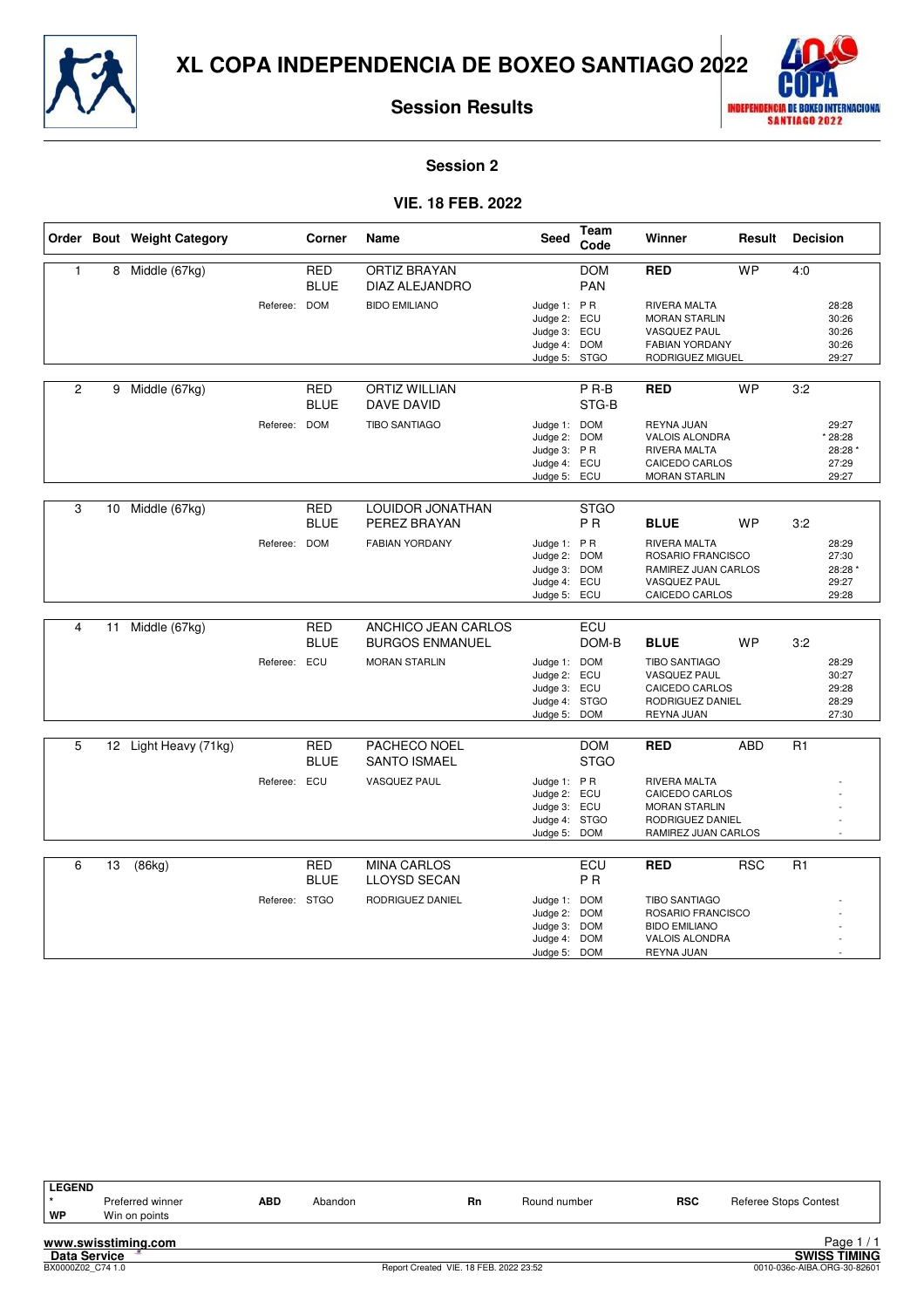



**Session 3**

## **SÁB. 19 FEB. 2022**

|                |    | Order Bout Weight Category |              | Corner                    | Name                                                      | <b>Seed</b>                                                                  | Team<br>Code                  | Winner                                                                                                                | Result    | <b>Decision</b> |                                           |
|----------------|----|----------------------------|--------------|---------------------------|-----------------------------------------------------------|------------------------------------------------------------------------------|-------------------------------|-----------------------------------------------------------------------------------------------------------------------|-----------|-----------------|-------------------------------------------|
| $\mathbf{1}$   |    | 14 Fly (51kg)              |              | <b>RED</b><br><b>BLUE</b> | <b>ARIAS BILLY</b><br>QUIÑONES MALIK                      |                                                                              | ECU<br>P <sub>R</sub>         | <b>RED</b>                                                                                                            | <b>WP</b> | 5:0             |                                           |
|                |    |                            | Referee: DOM |                           | REYNA JUAN                                                | Judge 1: DOM<br>Judge 2:<br>Judge 3: DOM<br>Judge 4: DOM<br>Judge 5:         | <b>DOM</b><br><b>DOM</b>      | TIBO SANTIAGO<br><b>BIDO EMILIANO</b><br>RAMIREZ JUAN CARLOS<br>ROSARIO FRANCISCO<br><b>FABIAN YORDANY</b>            |           |                 | 30:27<br>30:27<br>29:28<br>30:27<br>30:27 |
| $\overline{c}$ |    | 15 Fly (51kg)              |              | <b>RED</b><br><b>BLUE</b> | <b>JAVIER ENMANUEL</b><br><b>LAVEGAL MARIO</b>            |                                                                              | DOM-B<br><b>DOM</b>           | <b>BLUE</b>                                                                                                           | <b>WP</b> | 5:0             |                                           |
|                |    |                            | Referee: PR  |                           | RIVERA MALTA                                              | Judge 1: ECU<br>Judge 2: ECU<br>Judge 3: ECU<br>Judge 4: STGO<br>Judge 5:    | <b>DOM</b>                    | VASQUEZ PAUL<br>CAICEDO CARLOS<br><b>MORAN STARLIN</b><br>RODRIGUEZ DANIEL<br><b>BIDO EMILIANO</b>                    |           |                 | 28:29<br>27:30<br>27:30<br>27:30<br>28:29 |
| 3              | 16 | Light (57kg)               |              | <b>RED</b><br><b>BLUE</b> | <b>COLON RODRIGUEZ KEITH</b><br><b>QUEZADA CRISTOPHER</b> |                                                                              | P <sub>R</sub><br><b>STGO</b> | <b>RED</b>                                                                                                            | <b>WP</b> | 4:1             |                                           |
|                |    |                            | Referee: ECU |                           | CAICEDO CARLOS                                            | Judge 1: ECU<br>Judge 2: PR<br>Judge 3: DOM<br>Judge 4: DOM<br>Judge 5:      | <b>DOM</b>                    | <b>MORAN STARLIN</b><br>RIVERA MALTA<br>RAMIREZ JUAN CARLOS<br>VALOIS ALONDRA<br><b>TIBO SANTIAGO</b>                 |           |                 | 30:27<br>29:28<br>28:29<br>29:28<br>29:28 |
|                |    |                            |              |                           |                                                           |                                                                              |                               |                                                                                                                       |           |                 |                                           |
| 4              |    | 17 Light (57kg)            |              | <b>RED</b><br><b>BLUE</b> | PETER FERNNADO DE JESUS<br>RODRIGUEZ ELIEZER              |                                                                              | DOM-B<br><b>DOM</b>           | <b>RED</b>                                                                                                            | <b>WP</b> | 4:1             |                                           |
|                |    |                            | Referee: DOM |                           | ROSARIO FRANCISCO                                         | Judge 1: ECU<br>Judge 2: ECU<br>Judge 3: PR<br>Judge 4: ECU<br>Judge 5: DOM  |                               | CAICEDO CARLOS<br><b>MORAN STARLIN</b><br>RIVERA MALTA<br>VASQUEZ PAUL<br>REYNA JUAN                                  |           |                 | 30:27<br>29:28<br>30:27<br>30:27<br>27:30 |
|                |    |                            |              |                           |                                                           |                                                                              |                               |                                                                                                                       |           |                 |                                           |
| 5              | 18 | Light Welter (60kg)        |              | <b>RED</b><br><b>BLUE</b> | <b>FEBUS MANUEL</b><br><b>GURRERO KELVIN</b>              |                                                                              | P <sub>R</sub><br><b>DOM</b>  | <b>BLUE</b>                                                                                                           | <b>WP</b> | 4:1             |                                           |
|                |    |                            | Referee: ECU |                           | <b>MORAN STARLIN</b>                                      | Judge 1: PR<br>Judge 2: ECU<br>Judge 3: STGO<br>Judge 4: DOM<br>Judge 5: DOM |                               | RIVERA MALTA<br>CAICEDO CARLOS<br>RODRIGUEZ DANIEL<br><b>BIDO EMILIANO</b><br>RAMIREZ JUAN CARLOS                     |           |                 | 28:29<br>27:30<br>28:29<br>28:29<br>30:27 |
| 6              |    | 19 Light Welter (60kg)     |              | <b>RED</b><br><b>BLUE</b> | RODRIGUEZ BRAIAN<br>RODRIGUEZ MOISES                      |                                                                              | <b>STGO</b><br><b>PAN</b>     | <b>RED</b>                                                                                                            | <b>WP</b> | 4:1             |                                           |
|                |    |                            | Referee: DOM |                           | <b>BIDO EMILIANO</b>                                      | Judge 1: ECU<br>Judge 2: ECU<br>Judge 3: ECU<br>Judge 4: DOM<br>Judge 5:     | <b>DOM</b>                    | <b>MORAN STARLIN</b><br>CAICEDO CARLOS<br>VASQUEZ PAUL<br><b>FABIAN YORDANY</b><br>REYNA JUAN                         |           |                 | 29:28<br>28:29<br>29:28<br>29:28<br>30:27 |
| 7              | 20 | Middle (67kg)              |              | <b>RED</b>                | ORTIZ BRAYAN                                              |                                                                              | <b>DOM</b>                    |                                                                                                                       |           |                 |                                           |
|                |    |                            | Referee: ECU | <b>BLUE</b>               | <b>ORTIZ WILLIAN</b><br>VASQUEZ PAUL                      | Judge 1: DOM<br>Judge 2: DOM<br>Judge 3: DOM<br>Judge 4: PR<br>Judge 5: ECU  | P R-B                         | <b>BLUE</b><br>RAMIREZ JUAN CARLOS<br><b>TIBO SANTIAGO</b><br><b>FABIAN YORDANY</b><br>RIVERA MALTA<br>CAICEDO CARLOS | WP        | 4:1             | 30:27<br>28:29<br>27:30<br>27:30<br>28:29 |
| 8              | 21 | Middle (67kg)              |              | <b>RED</b><br><b>BLUE</b> | PEREZ BRAYAN<br><b>BURGOS ENMANUEL</b>                    |                                                                              | P R<br>DOM-B                  | <b>RED</b>                                                                                                            | <b>WP</b> | 3:2             |                                           |
|                |    |                            | Referee: DOM |                           | <b>TIBO SANTIAGO</b>                                      | Judge 1: ECU<br>Judge 2: PR<br>Judge 3: DOM<br>Judge 4: DOM<br>Judge 5: DOM  |                               | CAICEDO CARLOS<br>RIVERA MALTA<br>ROSARIO FRANCISCO<br>REYNA JUAN<br><b>BIDO EMILIANO</b>                             |           |                 | 28:29<br>30:27<br>29:28<br>28:29<br>29:28 |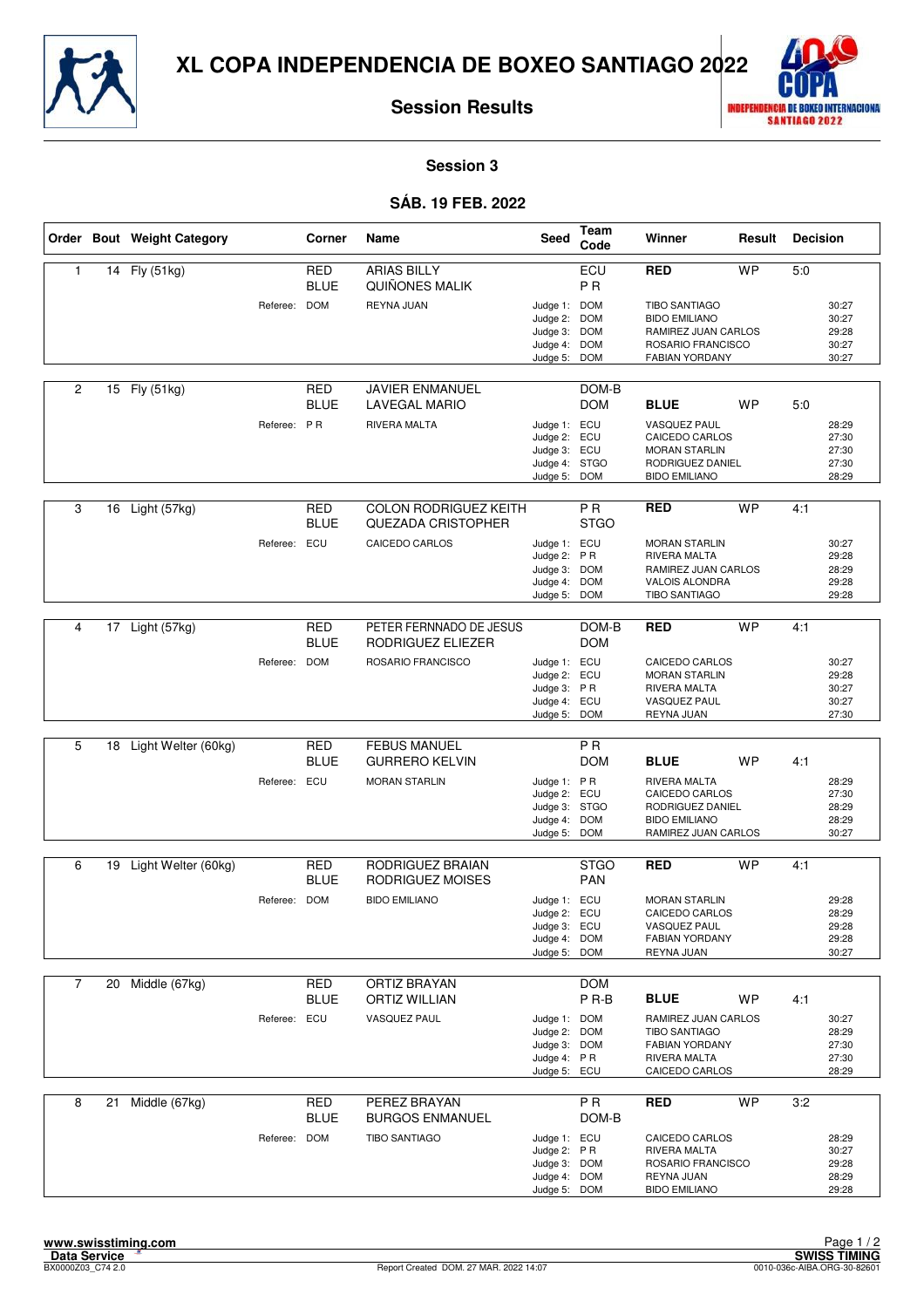



**Session 3**

#### **SÁB. 19 FEB. 2022**

|    |    | Order Bout Weight Category |               | Corner                    | Name                                          | Seed                                                                         | Team<br>Code              | Winner                                                                                                  | Result     | <b>Decision</b> |                                           |
|----|----|----------------------------|---------------|---------------------------|-----------------------------------------------|------------------------------------------------------------------------------|---------------------------|---------------------------------------------------------------------------------------------------------|------------|-----------------|-------------------------------------------|
| 9  |    | 22 Light Heavy (71kg)      |               | <b>RED</b><br><b>BLUE</b> | de los SANTOS VIRGILIO<br>RAMOS EDGAR         |                                                                              | DOM-B<br><b>PAN</b>       | <b>RED</b>                                                                                              | <b>WP</b>  | 5:0             |                                           |
|    |    |                            | Referee: DOM  |                           | <b>BIDO EMILIANO</b>                          | Judge 1: ECU<br>Judge 2:<br>Judge 3: STGO<br>Judge 4: DOM<br>Judge 5: DOM    | ECU                       | <b>MORAN STARLIN</b><br>CAICEDO CARLOS<br>RODRIGUEZ DANIEL<br>REYNA JUAN<br><b>TIBO SANTIAGO</b>        |            |                 | 29:28<br>30:27<br>30:27<br>30:27<br>29:28 |
| 10 | 23 | Light Heavy (71kg)         |               | <b>RED</b><br><b>BLUE</b> | RODRIGUEZ JOSE<br>PACHECO NOEL                |                                                                              | ECU<br><b>DOM</b>         | <b>BLUE</b>                                                                                             | <b>RSC</b> | R <sub>2</sub>  |                                           |
|    |    |                            | Referee: DOM  |                           | RAMIREZ JUAN CARLOS                           | Judge 1: PR<br>Judge 2: ECU<br>Judge 3: DOM<br>Judge 4:<br>Judge 5:          | <b>DOM</b><br><b>DOM</b>  | <b>RIVERA MALTA</b><br>VASQUEZ PAUL<br>VALOIS ALONDRA<br>ROSARIO FRANCISCO<br><b>FABIAN YORDANY</b>     |            |                 | 10:9<br>10:9<br>10:9<br>10:9<br>10:9      |
| 11 | 24 | Heavy (75kg)               |               | <b>RED</b><br>BLUE        | <b>SALAZAR ALDAIR</b><br>CEDEÑO EURIS         |                                                                              | <b>PAN</b><br><b>STGO</b> | <b>BLUE</b>                                                                                             | ABD        | R1              |                                           |
|    |    |                            | Referee: STGO |                           | RODRIGUEZ MIGUEL                              | Judge 1: ECU<br>Judge 2:<br>Judge 3: DOM<br>Judge 4: DOM<br>Judge 5: DOM     | ECU                       | CAICEDO CARLOS<br><b>MORAN STARLIN</b><br><b>FABIAN YORDANY</b><br>ROSARIO FRANCISCO<br>REYNA JUAN      |            |                 |                                           |
| 12 | 25 | Heavy (75kg)               |               | <b>RED</b><br><b>BLUE</b> | MOSQUETE SERGIO<br>ARIAS MIGUEL ANGEL         |                                                                              | DOM-B<br><b>DOM</b>       | RED                                                                                                     | KO         | R3              |                                           |
|    |    |                            | Referee: DOM  |                           | <b>FABIAN YORDANY</b>                         | Judge 1: PR<br>Judge 2: ECU<br>Judge 3: ECU<br>Judge 4: ECU<br>Judge 5: DOM  |                           | RIVERA MALTA<br><b>MORAN STARLIN</b><br>CAICEDO CARLOS<br>VASQUEZ PAUL<br>VALOIS ALONDRA                |            |                 | 18:20<br>20:18<br>19:19<br>19:19<br>20:18 |
| 13 | 26 | (W48kg)                    |               | <b>RED</b><br>BLUE        | <b>TENORIO DANIELA</b><br><b>LOPEZ BELISA</b> |                                                                              | ECU<br><b>PR</b>          | RED                                                                                                     | <b>WP</b>  | 5:0             |                                           |
|    |    |                            | Referee: DOM  |                           | ROSARIO FRANCISCO                             | Judge 1: DOM<br>Judge 2:<br>Judge 3: DOM<br>Judge 4: DOM<br>Judge 5: DOM     | <b>DOM</b>                | VALOIS ALONDRA<br><b>FABIAN YORDANY</b><br>REYNA JUAN<br><b>TIBO SANTIAGO</b><br><b>BIDO EMILIANO</b>   |            |                 | 30:27<br>30:27<br>30:27<br>30:27<br>30:27 |
| 14 | 27 | (W54kg)                    |               | <b>RED</b>                | <b>LOPEZ ANGELYRIS</b>                        |                                                                              | <b>PR</b>                 | <b>RED</b>                                                                                              | <b>WP</b>  | 3:2             |                                           |
|    |    |                            | Referee: DOM  | <b>BLUE</b>               | <b>SANCHEZ HELEN</b><br><b>VALOIS ALONDRA</b> | Judge 1: STGO<br>Judge 2: DOM<br>Judge 3: DOM<br>Judge 4: DOM<br>Judge 5:    | ECU<br><b>DOM</b>         | RODRIGUEZ DANIEL<br>REYNA JUAN<br><b>TIBO SANTIAGO</b><br><b>BIDO EMILIANO</b><br><b>FABIAN YORDANY</b> |            |                 | 30:27<br>30:27<br>28:29<br>27:30<br>30:27 |
| 15 | 28 | (W60kg)                    |               | <b>RED</b><br><b>BLUE</b> | <b>TAPIA RODRIGUEZ KIRIA</b><br>PEREZ SOBEYDA |                                                                              | <b>PR</b><br><b>DOM</b>   | <b>RED</b>                                                                                              | <b>WP</b>  | 5:0             |                                           |
|    |    |                            | Referee: ECU  |                           | CAICEDO CARLOS                                | Judge 1: PR<br>Judge 2: ECU<br>Judge 3: DOM<br>Judge 4: DOM<br>Judge 5: STGO |                           | RIVERA MALTA<br>VASQUEZ PAUL<br>ROSARIO FRANCISCO<br>RAMIREZ JUAN CARLOS<br>RODRIGUEZ DANIEL            |            |                 | 30:27<br>30:26<br>30:27<br>30:27<br>30:27 |

| <b>LEGEND</b> |               |    |          |           |              |            |                              |
|---------------|---------------|----|----------|-----------|--------------|------------|------------------------------|
| <b>ABD</b>    | Abandon       | ĸо | Knockout | <b>Rn</b> | Round number | <b>RSC</b> | <b>Referee Stops Contest</b> |
| <b>WP</b>     | Win on points |    |          |           |              |            |                              |
|               |               |    |          |           |              |            |                              |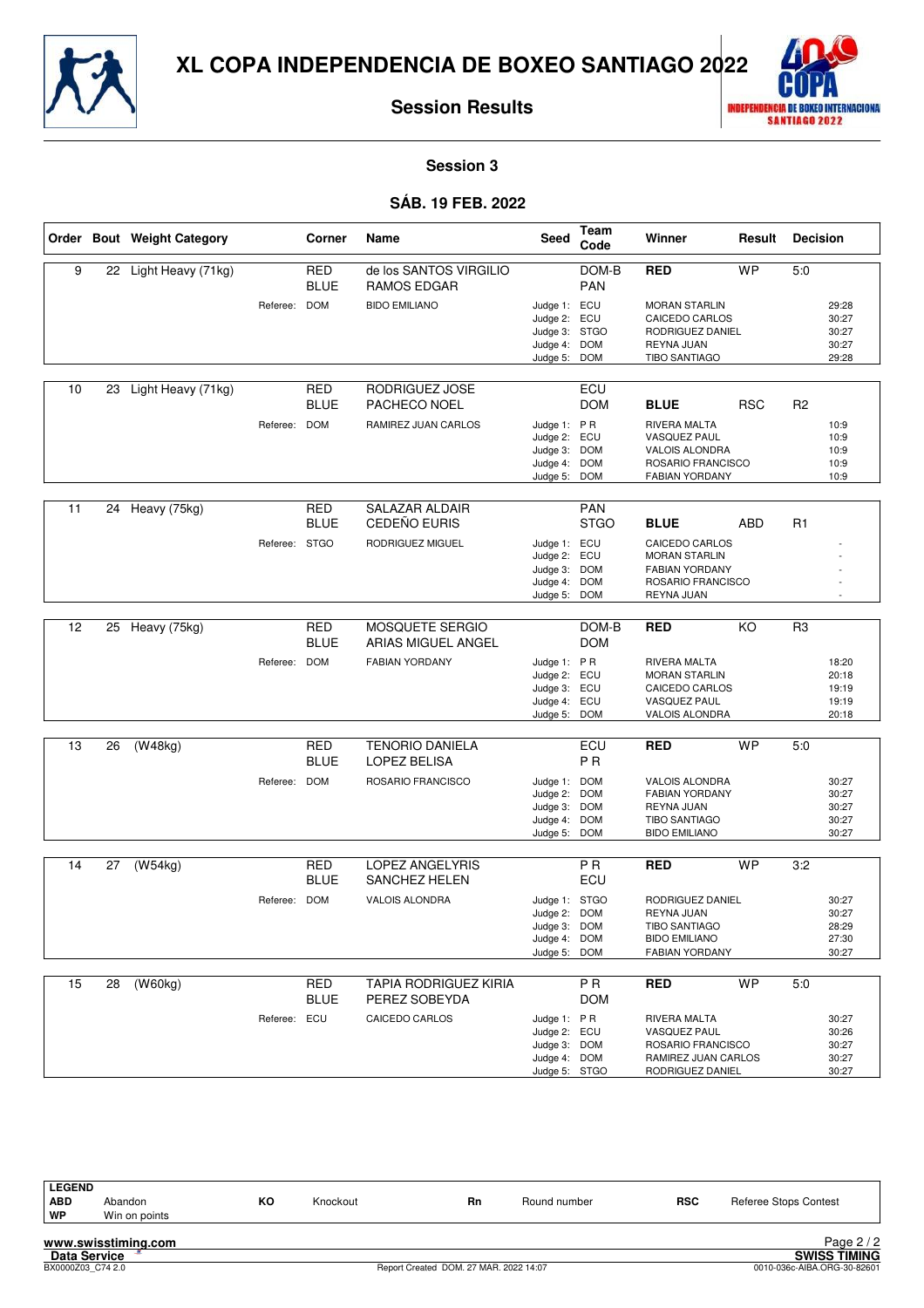



**Session 4**

#### **DOM. 20 FEB. 2022**

|                |    | Order Bout Weight Category |               | Corner                    | Name                                       | <b>Seed</b>                                                                    | Team<br>Code                    | Winner                                                                                                 | Result     | <b>Decision</b> |                                           |
|----------------|----|----------------------------|---------------|---------------------------|--------------------------------------------|--------------------------------------------------------------------------------|---------------------------------|--------------------------------------------------------------------------------------------------------|------------|-----------------|-------------------------------------------|
| 1              | 29 | Bantam (54kg)              |               | <b>RED</b><br><b>BLUE</b> | <b>RAMOS YEURI</b><br>PAGAN JOSUE TIRADO   |                                                                                | <b>STGO</b><br>P <sub>R</sub>   | <b>BLUE</b>                                                                                            | <b>WP</b>  | 3:2             |                                           |
|                |    |                            | Referee:      | <b>DOM</b>                | ROSARIO FRANCISCO                          | Judge 1: ECU<br>Judge 2: PR<br>Judge 3: DOM<br>Judge 4: DOM<br>Judge 5: DOM    |                                 | CAICEDO CARLOS<br>RIVERA MALTA<br>VALOIS ALONDRA<br><b>BIDO EMILIANO</b><br>RAMIREZ JUAN CARLOS        |            |                 | 29:27<br>27:29<br>29:27<br>27:29<br>27:29 |
| 2              | 30 | Bantam (54kg)              |               | <b>RED</b><br><b>BLUE</b> | PEREZ JEAN CARLOS<br><b>MARTES RODRIGO</b> |                                                                                | DOM-B<br><b>DOM</b>             | <b>RED</b>                                                                                             | <b>WP</b>  | 4:1             |                                           |
|                |    |                            | Referee: STGO |                           | RODRIGUEZ MIGUEL                           | Judge 1: STGO<br>Judge 2: ECU<br>Judge 3: ECU<br>Judge 4: PR<br>Judge 5: ECU   |                                 | RODRIGUEZ DANIEL<br><b>VASQUEZ PAUL</b><br>CAICEDO CARLOS<br>RIVERA MALTA<br><b>MORAN STARLIN</b>      |            |                 | 28:29<br>30:27<br>30:27<br>29:28<br>29:28 |
| 3              | 31 | Light Welter (60kg)        |               | <b>RED</b><br><b>BLUE</b> | <b>GURRERO KELVIN</b><br>RODRIGUEZ BRAIAN  |                                                                                | <b>DOM</b><br><b>STGO</b>       | <b>RED</b>                                                                                             | <b>WP</b>  | 3:2             |                                           |
|                |    |                            | Referee: PR   |                           | RIVERA MALTA                               | Judge 1: ECU<br>Judge 2: ECU<br>Judge 3: ECU<br>Judge 4: DOM<br>Judge 5: DOM   |                                 | CAICEDO CARLOS<br><b>MORAN STARLIN</b><br>VASQUEZ PAUL<br><b>BIDO EMILIANO</b><br>RAMIREZ JUAN CARLOS  |            |                 | 30:27<br>29:28<br>27:30<br>29:28<br>27:30 |
|                |    |                            |               |                           |                                            |                                                                                |                                 |                                                                                                        |            |                 |                                           |
| 4              |    | 32 Welter (63.5kg)         |               | <b>RED</b><br><b>BLUE</b> | ORTIZ CHRISTOPHER<br>PEGUERO VICTOR        |                                                                                | P <sub>R-B</sub><br><b>STGO</b> | <b>BLUE</b>                                                                                            | <b>WP</b>  | 5:0             |                                           |
|                |    |                            | Referee: ECU  |                           | CAICEDO CARLOS                             | Judge 1: DOM<br>Judge 2: PR<br>Judge 3: ECU<br>Judge 4: ECU<br>Judge 5: DOM    |                                 | REYNA JUAN<br>RIVERA MALTA<br><b>MORAN STARLIN</b><br>VASQUEZ PAUL<br><b>FABIAN YORDANY</b>            |            |                 | 28:29<br>27:30<br>27:30<br>26:30<br>27:30 |
|                |    |                            |               |                           |                                            |                                                                                |                                 |                                                                                                        |            |                 |                                           |
| 5              |    | 33 Welter (63.5kg)         |               | <b>RED</b><br><b>BLUE</b> | de JESUS REYES RINER<br>DEL CASTILLO ELVIS |                                                                                | DOM-B<br><b>DOM</b>             | <b>RED</b>                                                                                             | <b>WP</b>  | 4:1             |                                           |
|                |    |                            | Referee: ECU  |                           | <b>VASQUEZ PAUL</b>                        | Judge 1: DOM<br>Judge 2: PR<br>Judge 3: STGO<br>Judge 4: ECU<br>Judge 5: ECU   |                                 | <b>FABIAN YORDANY</b><br>RIVERA MALTA<br>RODRIGUEZ MIGUEL<br>CAICEDO CARLOS<br><b>MORAN STARLIN</b>    |            |                 | 29:28<br>30:27<br>30:27<br>28:29<br>29:28 |
| 6              |    | 34 Middle (67kg)           |               | <b>RED</b>                | <b>ORTIZ WILLIAN</b>                       |                                                                                | P <sub>R-B</sub>                |                                                                                                        |            |                 |                                           |
|                |    |                            |               | <b>BLUE</b>               | PEREZ BRAYAN                               |                                                                                | P <sub>R</sub>                  | <b>BLUE</b>                                                                                            | <b>WP</b>  | 3:2             |                                           |
|                |    |                            | Referee: ECU  |                           | <b>MORAN STARLIN</b>                       | Judge 1: DOM<br>Judge 2: ECU<br>Judge 3: DOM<br>Judge 4: STGO<br>Judge 5: STGO |                                 | <b>BIDO EMILIANO</b><br>CAICEDO CARLOS<br><b>TIBO SANTIAGO</b><br>RODRIGUEZ DANIEL<br>RODRIGUEZ MIGUEL |            |                 | 27:30<br>28:29<br>29:28<br>27:30<br>30:27 |
| $\overline{7}$ |    | 35 Light Heavy (71kg)      |               | <b>RED</b><br><b>BLUE</b> | de los SANTOS VIRGILIO<br>PACHECO NOEL     |                                                                                | DOM-B<br><b>DOM</b>             | <b>BLUE</b>                                                                                            | WP         | 3:2             |                                           |
|                |    |                            | Referee: STGO |                           | RODRIGUEZ DANIEL                           | Judge 1: PR<br>Judge 2: ECU<br>Judge 3: ECU<br>Judge 4: ECU<br>Judge 5: DOM    |                                 | RIVERA MALTA<br>CAICEDO CARLOS<br><b>MORAN STARLIN</b><br><b>VASQUEZ PAUL</b><br>ROSARIO FRANCISCO     |            |                 | 28:29<br>30:27<br>29:28<br>28:29<br>27:30 |
| 8              |    | 36 Heavy (75kg)            |               | <b>RED</b><br><b>BLUE</b> | CEDEÑO EURIS<br>MOSQUETE SERGIO            |                                                                                | STGO<br>DOM-B                   | <b>RED</b>                                                                                             | <b>ABD</b> | R <sub>2</sub>  |                                           |
|                |    |                            | Referee: DOM  |                           | RAMIREZ JUAN CARLOS                        | Judge 1: DOM<br>Judge 2: STGO<br>Judge 3: ECU<br>Judge 4: ECU<br>Judge 5: ECU  |                                 | <b>FABIAN YORDANY</b><br>RODRIGUEZ MIGUEL<br>CAICEDO CARLOS<br><b>MORAN STARLIN</b><br>VASQUEZ PAUL    |            |                 | 10:9<br>10:9<br>10:9<br>10:9<br>10:9      |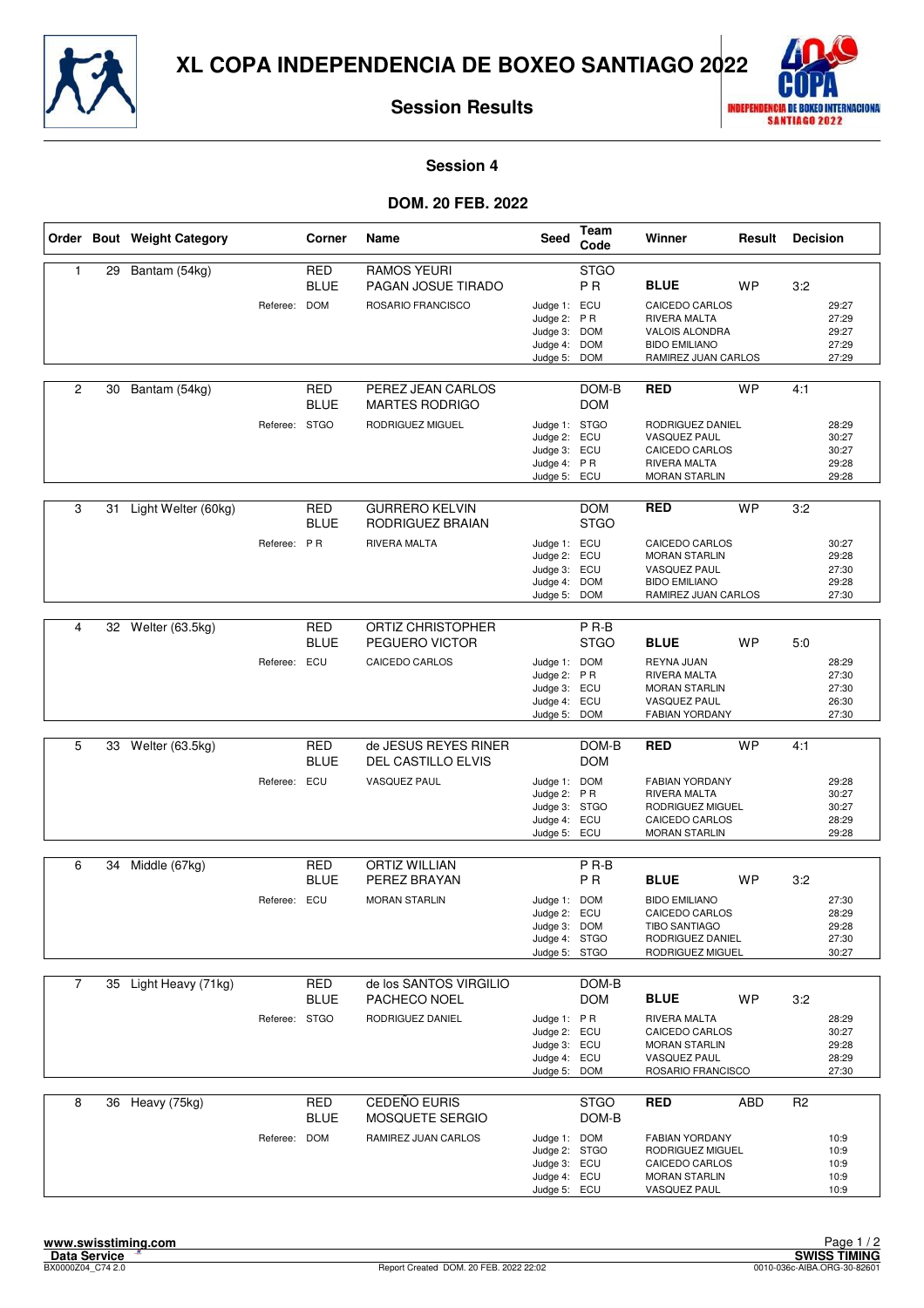



**Session 4**

#### **DOM. 20 FEB. 2022**

|    |    | Order Bout Weight Category |          | Corner                    | <b>Name</b>                                           | <b>Seed</b>                                                               | <b>Team</b><br>Code                                   | Winner                                                                                                             | Result    | <b>Decision</b> |                                           |
|----|----|----------------------------|----------|---------------------------|-------------------------------------------------------|---------------------------------------------------------------------------|-------------------------------------------------------|--------------------------------------------------------------------------------------------------------------------|-----------|-----------------|-------------------------------------------|
| 9  | 37 | (80kg)                     |          | <b>RED</b><br><b>BLUE</b> | <b>GUZMAN STARLIN</b><br><b>PINALES CRISTIAN</b>      |                                                                           | DOM-B<br><b>DOM</b>                                   | <b>BLUE</b>                                                                                                        | <b>WP</b> | 5:0             |                                           |
|    |    |                            | Referee: | <b>DOM</b>                | <b>BIDO EMILIANO</b>                                  | Judge 1:<br>Judge 2: ECU<br>Judge 3: ECU<br>Judge 4: ECU<br>Judge 5: DOM  | PR                                                    | <b>RIVERA MALTA</b><br>CAICEDO CARLOS<br><b>VASQUEZ PAUL</b><br><b>MORAN STARLIN</b><br>VALOIS ALONDRA             |           |                 | 27:30<br>27:30<br>28:29<br>27:30<br>27:30 |
| 10 | 38 | (W60kg)                    |          | <b>RED</b><br><b>BLUE</b> | <b>SALAS JAMILEYH</b><br><b>TAPIA RODRIGUEZ KIRIA</b> |                                                                           | ECU<br><b>PR</b>                                      | <b>BLUE</b>                                                                                                        | <b>WP</b> | 5:0             |                                           |
|    |    |                            | Referee: | <b>DOM</b>                | <b>TIBO SANTIAGO</b>                                  | Judge 1: STGO<br>Judge 2:<br>Judge 3:<br>Judge 4:<br>Judge 5:             | <b>DOM</b><br><b>DOM</b><br><b>STGO</b><br><b>DOM</b> | RODRIGUEZ MIGUEL<br>REYNA JUAN<br>ROSARIO FRANCISCO<br>RODRIGUEZ DANIEL<br><b>FABIAN YORDANY</b>                   |           |                 | 27:30<br>27:30<br>27:30<br>25:30<br>27:30 |
| 11 | 39 | (W63kg)                    |          | <b>RED</b><br><b>BLUE</b> | <b>VALENCIA SAMANTHA</b><br><b>ORTIZ TATIANA</b>      |                                                                           | ECU<br><b>PR</b>                                      | <b>RED</b>                                                                                                         | <b>WP</b> | 5:0             |                                           |
|    |    |                            | Referee: | <b>DOM</b>                | <b>REYNA JUAN</b>                                     | Judge 1:<br>Judge 2:<br>Judge 3:<br>Judge 4:<br>Judge 5: STGO             | <b>DOM</b><br><b>DOM</b><br><b>DOM</b><br><b>DOM</b>  | <b>VALOIS ALONDRA</b><br><b>BIDO EMILIANO</b><br>RAMIREZ JUAN CARLOS<br><b>FABIAN YORDANY</b><br>RODRIGUEZ MIGUEL  |           |                 | 30:26<br>30:26<br>30:26<br>29:27<br>30:26 |
| 12 | 40 | $\sqrt{(W70kg)}$           |          | <b>RED</b>                | PIÑEIRO STPHANIE                                      |                                                                           | <b>PR</b>                                             |                                                                                                                    |           |                 |                                           |
|    |    |                            |          | <b>BLUE</b>               | <b>MORONTA MARIA</b>                                  |                                                                           | <b>DOM</b>                                            | <b>BLUE</b>                                                                                                        | <b>WP</b> | 5:0             |                                           |
|    |    |                            | Referee: | <b>DOM</b>                | <b>VALOIS ALONDRA</b>                                 | Judge 1: PR<br>Judge 2: ECU<br>Judge 3: STGO<br>Judge 4:<br>Judge 5: STGO | <b>DOM</b>                                            | <b>RIVERA MALTA</b><br><b>MORAN STARLIN</b><br>RODRIGUEZ DANIEL<br><b>TIBO SANTIAGO</b><br><b>RODRIGUEZ MIGUEL</b> |           |                 | 27:30<br>28:29<br>27:30<br>27:30<br>28:29 |

**LEGEND**

Abandon **Rn** Round number **WP** Win on points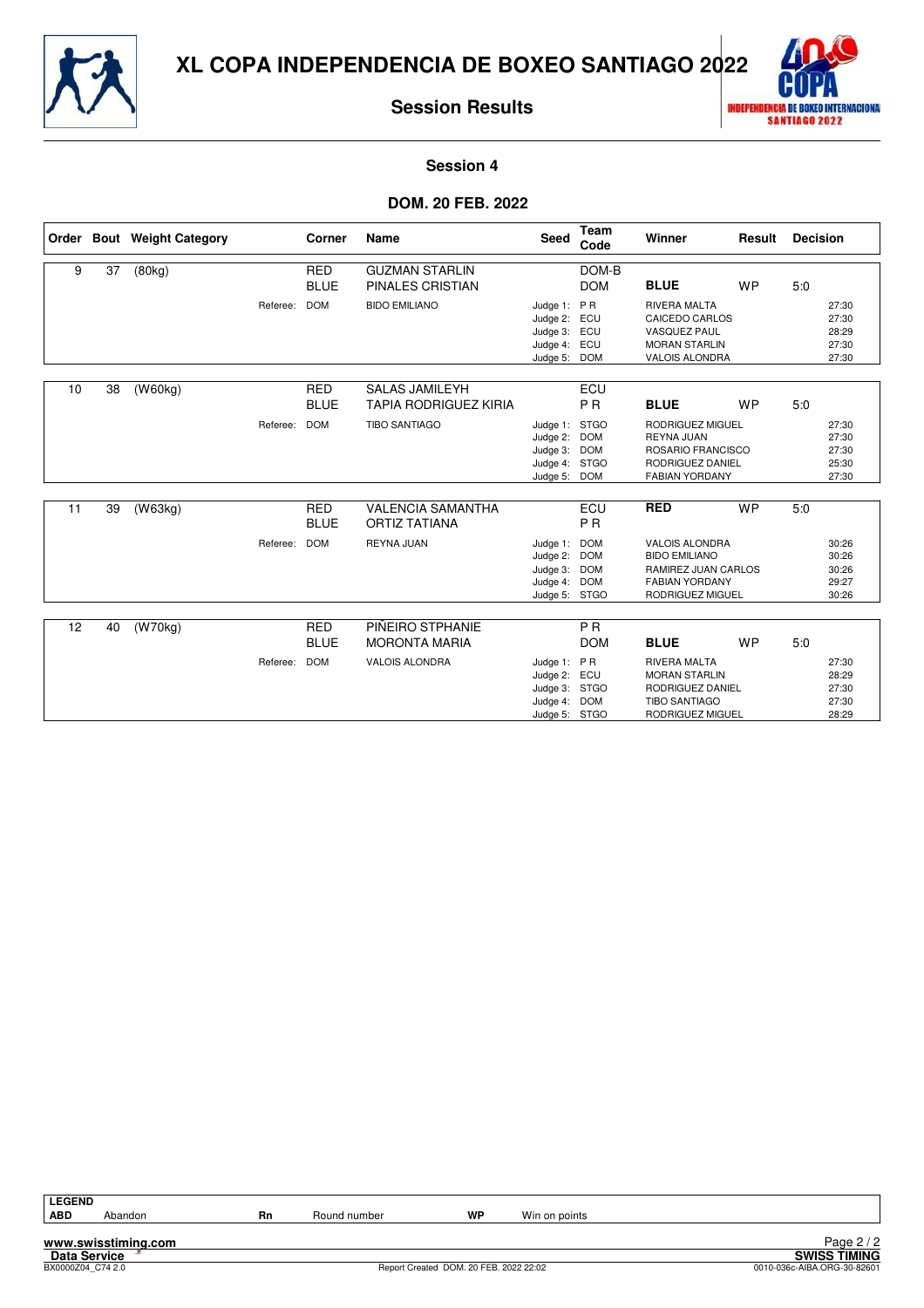



**Session 5**

## **LUN. 21 FEB. 2022 7pm**

|                |    | Order Bout Weight Category |              | Corner                    | Name                                                    | <b>Seed</b>                                                                   | Team<br>Code              | Winner                                                                                                        | Result     | <b>Decision</b> |                                           |
|----------------|----|----------------------------|--------------|---------------------------|---------------------------------------------------------|-------------------------------------------------------------------------------|---------------------------|---------------------------------------------------------------------------------------------------------------|------------|-----------------|-------------------------------------------|
| 1              | 41 | Light Fly (46-48kg)        |              | <b>RED</b><br><b>BLUE</b> | <b>CRUZ VICTOR</b><br>ORTIZ JHON                        |                                                                               | <b>DOM</b><br><b>STGO</b> | <b>BLUE</b>                                                                                                   | <b>WP</b>  | 4:1             |                                           |
|                |    |                            | Referee:     | ECU                       | <b>VASQUEZ PAUL</b>                                     | Judge 1: PR<br>Judge 2: ECU<br>Judge 3: ECU<br>Judge 4: DOM<br>Judge 5: DOM   |                           | <b>RIVERA MALTA</b><br>CAICEDO CARLOS<br><b>MORAN STARLIN</b><br><b>TIBO SANTIAGO</b><br>RAMIREZ JUAN CARLOS  |            |                 | 29:28<br>28:29<br>28:29<br>27:30<br>27:30 |
| $\overline{2}$ |    | 42 Fly (51kg)              |              | <b>RED</b><br><b>BLUE</b> | <b>ARIAS BILLY</b><br><b>LAVEGAL MARIO</b>              |                                                                               | ECU<br><b>DOM</b>         | <b>BLUE</b>                                                                                                   | <b>WO</b>  | R1              |                                           |
|                |    |                            | Referee: ECU |                           | <b>MORAN STARLIN</b>                                    | Judge 1: DOM<br>Judge 2: STGO<br>Judge 3: PR<br>Judge 4: ECU<br>Judge 5: DOM  |                           | <b>TIBO SANTIAGO</b><br>RODRIGUEZ DANIEL<br><b>RIVERA MALTA</b><br>CAICEDO CARLOS<br>ROSARIO FRANCISCO        |            |                 | 10:9<br>9:10<br>10:9<br>9:10<br>10:9      |
| 3              | 43 | Bantam (54kg)              |              | <b>RED</b><br><b>BLUE</b> | PAGAN JOSUE TIRADO<br>PEREZ JEAN CARLOS                 |                                                                               | <b>PR</b><br>DOM-B        | <b>BLUE</b>                                                                                                   | <b>WP</b>  | 4:1             |                                           |
|                |    |                            | Referee:     | ECU                       | <b>MORAN STARLIN</b>                                    | Judge 1: DOM<br>Judge 2: STGO<br>Judge 3: PR<br>Judge 4: ECU<br>Judge 5: DOM  |                           | <b>TIBO SANTIAGO</b><br>RODRIGUEZ DANIEL<br>RIVERA MALTA<br>CAICEDO CARLOS<br>RAMIREZ JUAN CARLOS             |            |                 | 28:29<br>27:30<br>29:28<br>28:29<br>28:29 |
|                |    |                            |              |                           |                                                         |                                                                               |                           |                                                                                                               |            |                 |                                           |
| 4              | 44 | Light (57kg)               |              | <b>RED</b><br><b>BLUE</b> | <b>COLON RODRIGUEZ KEITH</b><br>PETER FERNNADO DE JESUS |                                                                               | P <sub>R</sub><br>DOM-B   | <b>BLUE</b>                                                                                                   | <b>WP</b>  | 5:0             |                                           |
|                |    |                            | Referee: DOM |                           | RAMIREZ JUAN CARLOS                                     | Judge 1: DOM<br>Judge 2: DOM<br>Judge 3: PR<br>Judge 4: ECU<br>Judge 5: STGO  |                           | <b>BIDO EMILIANO</b><br><b>FABIAN YORDANY</b><br>RIVERA MALTA<br>CAICEDO CARLOS<br>RODRIGUEZ DANIEL           |            |                 | 27:30<br>28:29<br>28:29<br>27:30<br>27:30 |
|                |    |                            |              |                           |                                                         |                                                                               |                           |                                                                                                               |            |                 |                                           |
| 5              | 45 | Welter (63.5kg)            |              | <b>RED</b><br><b>BLUE</b> | PEGUERO VICTOR<br>de JESUS REYES RINER                  |                                                                               | <b>STGO</b><br>DOM-B      | <b>RED</b>                                                                                                    | <b>WP</b>  | 4:1             |                                           |
|                |    |                            | Referee: DOM |                           | <b>BIDO EMILIANO</b>                                    | Judge 1: PR<br>Judge 2: ECU<br>Judge 3: ECU<br>Judge 4: ECU<br>Judge 5: DOM   |                           | RIVERA MALTA<br>CAICEDO CARLOS<br><b>VASQUEZ PAUL</b><br><b>MORAN STARLIN</b><br>REYNA JUAN                   |            |                 | 30:27<br>30:27<br>30:27<br>30:27<br>27:30 |
| 6              | 46 | (80kg)                     |              | <b>RED</b>                | <b>GARCIA JULICER</b>                                   |                                                                               | <b>STGO</b>               |                                                                                                               |            |                 |                                           |
|                |    |                            |              | <b>BLUE</b>               | PINALES CRISTIAN                                        |                                                                               | <b>DOM</b>                | <b>BLUE</b>                                                                                                   | <b>RSC</b> | R <sub>1</sub>  |                                           |
|                |    |                            | Referee: DOM |                           | <b>TIBO SANTIAGO</b>                                    | Judge 1: ECU<br>Judge 2: ECU<br>Judge 3: PR<br>Judge 4: ECU<br>Judge 5: DOM   |                           | CAICEDO CARLOS<br><b>VASQUEZ PAUL</b><br><b>RIVERA MALTA</b><br><b>MORAN STARLIN</b><br><b>VALOIS ALONDRA</b> |            |                 | ٠                                         |
| $\overline{7}$ | 47 | (86kg)                     |              | <b>RED</b><br><b>BLUE</b> | <b>GUZMAN DANIEL</b><br><b>MINA CARLOS</b>              |                                                                               | <b>DOM</b><br>ECU         | <b>RED</b>                                                                                                    | <b>WP</b>  | 3:2             |                                           |
|                |    |                            | Referee: DOM |                           | RAMIREZ JUAN CARLOS                                     | Judge 1: ECU<br>Judge 2: PR<br>Judge 3: DOM<br>Judge 4: STGO<br>Judge 5: STGO |                           | <b>MORAN STARLIN</b><br>RIVERA MALTA<br>ROSARIO FRANCISCO<br>RODRIGUEZ DANIEL<br>RODRIGUEZ MIGUEL             |            |                 | 28:29<br>30:27<br>30:27<br>28:29<br>30:27 |
| 8              | 48 | (92kg)                     |              | RED<br><b>BLUE</b>        | <b>GUZMAN STARLIN</b><br><b>MEJIA HIGOL</b>             |                                                                               | STG-B<br><b>STGO</b>      | <b>BLUE</b>                                                                                                   | <b>RSC</b> | R <sub>1</sub>  |                                           |
|                |    |                            | Referee: ECU |                           | CAICEDO CARLOS                                          | Judge 1: PR<br>Judge 2: ECU<br>Judge 3: ECU<br>Judge 4: DOM<br>Judge 5: DOM   |                           | RIVERA MALTA<br><b>MORAN STARLIN</b><br>VASQUEZ PAUL<br>VALOIS ALONDRA<br><b>TIBO SANTIAGO</b>                |            |                 |                                           |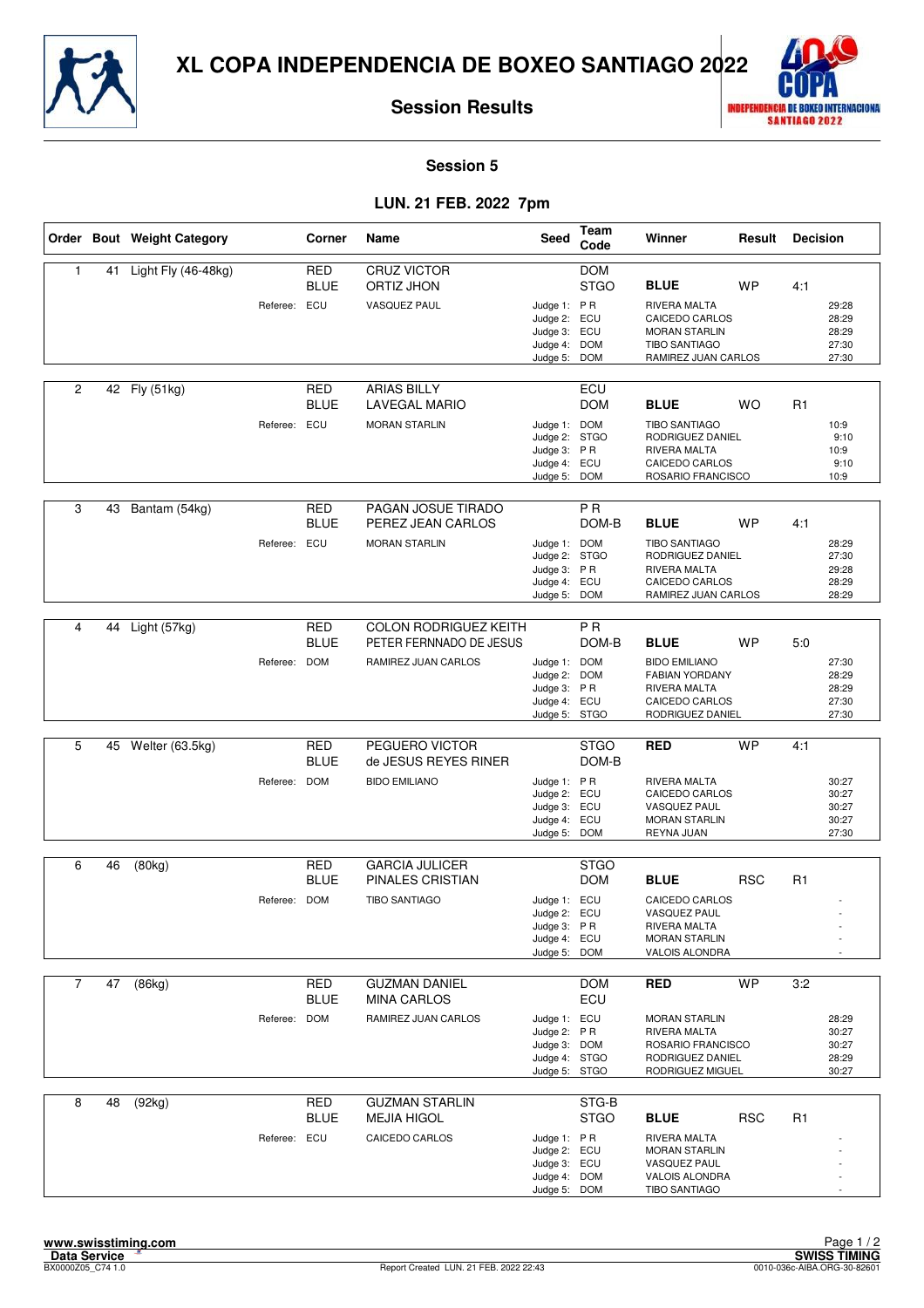



**Session 5**

## **LUN. 21 FEB. 2022 7pm**

|    |    | Order Bout Weight Category | Corner                    | Name                                              | <b>Seed</b>                                                                   | Team<br>Code                           | Winner                                                                                                      | Result    | <b>Decision</b> |                                           |
|----|----|----------------------------|---------------------------|---------------------------------------------------|-------------------------------------------------------------------------------|----------------------------------------|-------------------------------------------------------------------------------------------------------------|-----------|-----------------|-------------------------------------------|
| 9  | 49 | WOORKSMACHEX(+92kg)        | <b>RED</b><br><b>BLUE</b> | PEREZ FELIX JUNIOR<br>SANCHEZ YAN MANUEL          |                                                                               | STG-B<br><b>STGO</b>                   | <b>RED</b>                                                                                                  | <b>WP</b> | 4:1             |                                           |
|    |    | Referee:                   | <b>STGO</b>               | RODRIGUEZ MIGUEL                                  | Judge 1:<br>Judge 2: PR<br>Judge 3: ECU<br>Judge 4:<br>Judge 5:               | ECU<br>ECU<br><b>DOM</b>               | CAICEDO CARLOS<br><b>RIVERA MALTA</b><br><b>MORAN STARLIN</b><br><b>VASQUEZ PAUL</b><br>REYNA JUAN          |           |                 | 30:27<br>29:28<br>27:30<br>30:27<br>29:28 |
| 10 | 50 | (W54kg)                    | <b>RED</b><br><b>BLUE</b> | <b>ALMANZA ESTEFANI</b><br><b>LOPEZ ANGELYRIS</b> |                                                                               | <b>DOM</b><br><b>PR</b>                | <b>RED</b>                                                                                                  | <b>WP</b> | 5:0             |                                           |
|    |    | Referee:                   | <b>DOM</b>                | <b>VALOIS ALONDRA</b>                             | Judge 1: PR<br>Judge 2: ECU<br>Judge 3: STGO<br>Judge 4: STGO<br>Judge 5: DOM |                                        | <b>RIVERA MALTA</b><br><b>MORAN STARLIN</b><br>RODRIGUEZ MIGUEL<br>RODRIGUEZ DANIEL<br><b>TIBO SANTIAGO</b> |           |                 | 30:27<br>30:27<br>30:27<br>30:27<br>30:27 |
| 11 | 51 | (W57kg)                    | <b>RED</b>                | <b>LOZADA MOTTA</b>                               |                                                                               | <b>PR</b>                              |                                                                                                             |           |                 |                                           |
|    |    |                            | <b>BLUE</b>               | MUÑOZ YESSICA                                     |                                                                               | <b>DOM</b>                             | <b>BLUE</b>                                                                                                 | <b>WP</b> | 4:1             |                                           |
|    |    | Referee:                   | PR                        | <b>RIVERA MALTA</b>                               | Judge 1:<br>Judge 2: ECU<br>Judge 3:<br>Judge 4:<br>Judge 5:                  | ECU<br><b>DOM</b><br>ECU<br><b>DOM</b> | CAICEDO CARLOS<br><b>MORAN STARLIN</b><br>ROSARIO FRANCISCO<br><b>VASQUEZ PAUL</b><br><b>FABIAN YORDANY</b> |           |                 | 28:29<br>27:30<br>27:30<br>27:30<br>30:27 |
|    |    |                            |                           |                                                   |                                                                               |                                        |                                                                                                             |           |                 |                                           |
| 12 | 52 | (W80kg)                    | <b>RED</b><br><b>BLUE</b> | <b>HUACON NAYDELIN</b><br><b>GARCIA MARIANA</b>   |                                                                               | ECU<br><b>DOM</b>                      | <b>BLUE</b>                                                                                                 | <b>WP</b> | 5:0             |                                           |
|    |    | Referee: STGO              |                           | RODRIGUEZ DANIEL                                  | Judge 1:<br>Judge 2: PR<br>Judge 3: STGO<br>Judge 4:<br>Judge 5: DOM          | ECU<br><b>DOM</b>                      | CAICEDO CARLOS<br><b>RIVERA MALTA</b><br>RODRIGUEZ MIGUEL<br><b>FABIAN YORDANY</b><br><b>BIDO EMILIANO</b>  |           |                 | 28:29<br>28:29<br>28:29<br>28:29<br>27:30 |

| <b>LEGEND</b>       |                     |            |                                        |    |          |    |                             |                     |
|---------------------|---------------------|------------|----------------------------------------|----|----------|----|-----------------------------|---------------------|
| <b>Rn</b>           | Round number        | <b>RSC</b> | Referee Stops Contest                  | wo | Walkover | WP | Win on points               |                     |
|                     |                     |            |                                        |    |          |    |                             |                     |
|                     | www.swisstiming.com |            |                                        |    |          |    |                             | Page $2/2$          |
| <b>Data Service</b> |                     |            |                                        |    |          |    |                             | <b>SWISS TIMING</b> |
| BX0000Z05 C74 1.0   |                     |            | Report Created LUN. 21 FEB. 2022 22:43 |    |          |    | 0010-036c-AIBA.ORG-30-82601 |                     |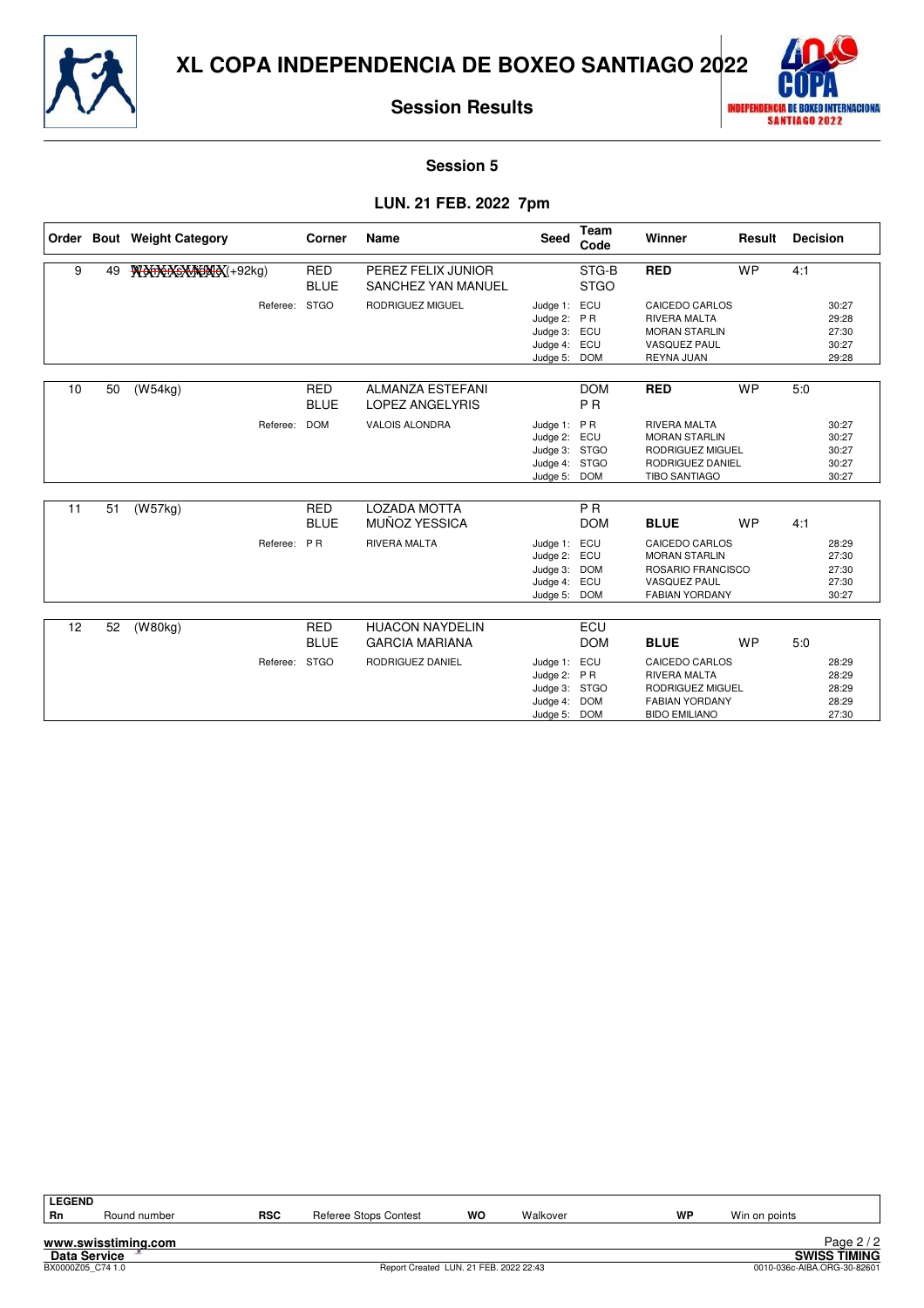



## **Medallists by Weight Category**

## **As of MAR. 22 FEB. 2022**

#### **After 20 of 20 Events**

| <b>Weight Category</b>  | Date                | Medal         | Name                         | <b>Team Code</b> |
|-------------------------|---------------------|---------------|------------------------------|------------------|
| Light Fly (46-48kg)     | <b>LUN. 21 FEB.</b> | GOLD          | ORTIZ JHON                   | <b>STGO</b>      |
|                         |                     | <b>SILVER</b> | CRUZ VICTOR                  | <b>DOM</b>       |
| Fly (51kg)              | <b>LUN. 21 FEB.</b> | <b>GOLD</b>   | <b>LAVEGAL MARIO</b>         | <b>DOM</b>       |
|                         |                     | <b>SILVER</b> | <b>ARIAS BILLY</b>           | ECU              |
|                         |                     | <b>BRONZE</b> | JAVIER ENMANUEL              | DOM-B            |
|                         |                     | <b>BRONZE</b> | QUIÑONES MALIK               | <b>PR</b>        |
| Bantam (54kg)           | <b>LUN. 21 FEB.</b> | GOLD          | PEREZ JEAN CARLOS            | DOM-B            |
|                         |                     | <b>SILVER</b> | PAGAN JOSUE TIRADO           | <b>PR</b>        |
|                         |                     | <b>BRONZE</b> | <b>MARTES RODRIGO</b>        | <b>DOM</b>       |
|                         |                     | <b>BRONZE</b> | <b>RAMOS YEURI</b>           | <b>STGO</b>      |
| Light (57kg)            | <b>LUN. 21 FEB.</b> | <b>GOLD</b>   | PETER FERNNADO DE JESUS      | DOM-B            |
|                         |                     | SILVER        | <b>COLON RODRIGUEZ KEITH</b> | <b>PR</b>        |
|                         |                     | <b>BRONZE</b> | RODRIGUEZ ELIEZER            | <b>DOM</b>       |
|                         |                     | <b>BRONZE</b> | QUEZADA CRISTOPHER           | <b>STGO</b>      |
| Light Welter (60kg)     | DOM. 20 FEB.        | <b>GOLD</b>   | <b>GURRERO KELVIN</b>        | <b>DOM</b>       |
|                         |                     | <b>SILVER</b> | RODRIGUEZ BRAIAN             | <b>STGO</b>      |
|                         |                     | <b>BRONZE</b> | <b>FEBUS MANUEL</b>          | PR               |
|                         |                     | <b>BRONZE</b> | RODRIGUEZ MOISES             | PAN              |
| Welter (63.5kg)         | LUN. 21 FEB.        | <b>GOLD</b>   | PEGUERO VICTOR               | <b>STGO</b>      |
|                         |                     | <b>SILVER</b> | de JESUS REYES RINER         | DOM-B            |
|                         |                     | <b>BRONZE</b> | ORTIZ CHRISTOPHER            | $P$ R-B          |
|                         |                     | <b>BRONZE</b> | DEL CASTILLO ELVIS           | <b>DOM</b>       |
| Middle (67kg)           | DOM. 20 FEB.        | GOLD          | PEREZ BRAYAN                 | <b>PR</b>        |
|                         |                     | <b>SILVER</b> | <b>ORTIZ WILLIAN</b>         | P <sub>R-B</sub> |
|                         |                     | <b>BRONZE</b> | <b>BURGOS ENMANUEL</b>       | DOM-B            |
|                         |                     | <b>BRONZE</b> | <b>ORTIZ BRAYAN</b>          | <b>DOM</b>       |
| Light Heavy (71kg)      | DOM. 20 FEB.        | GOLD          | PACHECO NOEL                 | <b>DOM</b>       |
|                         |                     | SILVER        | de los SANTOS VIRGILIO       | DOM-B            |
|                         |                     | <b>BRONZE</b> | RODRIGUEZ JOSE               | ECU              |
|                         |                     | <b>BRONZE</b> | RAMOS EDGAR                  | PAN              |
| Heavy (75kg)            | DOM. 20 FEB.        | <b>GOLD</b>   | CEDEÑO EURIS                 | <b>STGO</b>      |
|                         |                     | <b>SILVER</b> | <b>MOSQUETE SERGIO</b>       | DOM-B            |
|                         |                     | <b>BRONZE</b> | SALAZAR ALDAIR               | <b>PAN</b>       |
|                         |                     | <b>BRONZE</b> | ARIAS MIGUEL ANGEL           | <b>DOM</b>       |
| (80kg)                  | <b>LUN. 21 FEB.</b> | GOLD          | PINALES CRISTIAN             | <b>DOM</b>       |
|                         |                     | <b>SILVER</b> | <b>GARCIA JULICER</b>        | <b>STGO</b>      |
|                         |                     | <b>BRONZE</b> | <b>GUZMAN STARLIN</b>        | DOM-B            |
| (86kg)                  | LUN. 21 FEB.        | GOLD          | <b>GUZMAN DANIEL</b>         | <b>DOM</b>       |
|                         |                     | <b>SILVER</b> | <b>MINA CARLOS</b>           | ECU              |
|                         |                     | <b>BRONZE</b> | LLOYSD SECAN                 | P <sub>R</sub>   |
| (92kg)                  | LUN. 21 FEB.        | GOLD          | <b>MEJIA HIGOL</b>           | <b>STGO</b>      |
|                         |                     | <b>SILVER</b> | <b>GUZMAN STARLIN</b>        | STG-B            |
| Worden's Middle (+92kg) | LUN. 21 FEB.        | GOLD          | PEREZ FELIX JUNIOR           | STG-B            |
|                         |                     | <b>SILVER</b> | SANCHEZ YAN MANUEL           | <b>STGO</b>      |
| (W48kg)                 | SÁB. 19 FEB.        | GOLD          | <b>TENORIO DANIELA</b>       | ECU              |
|                         |                     | <b>SILVER</b> | LOPEZ BELISA                 | P R              |
| (W54kg)                 | LUN. 21 FEB.        | GOLD          | ALMANZA ESTEFANI             | <b>DOM</b>       |
|                         |                     | <b>SILVER</b> | LOPEZ ANGELYRIS              | P <sub>R</sub>   |
|                         |                     | <b>BRONZE</b> | SANCHEZ HELEN                | ECU              |
| (W57kg)                 | LUN. 21 FEB.        | GOLD          | MUÑOZ YESSICA                | <b>DOM</b>       |
|                         |                     | SILVER        | LOZADA MOTTA                 | P <sub>R</sub>   |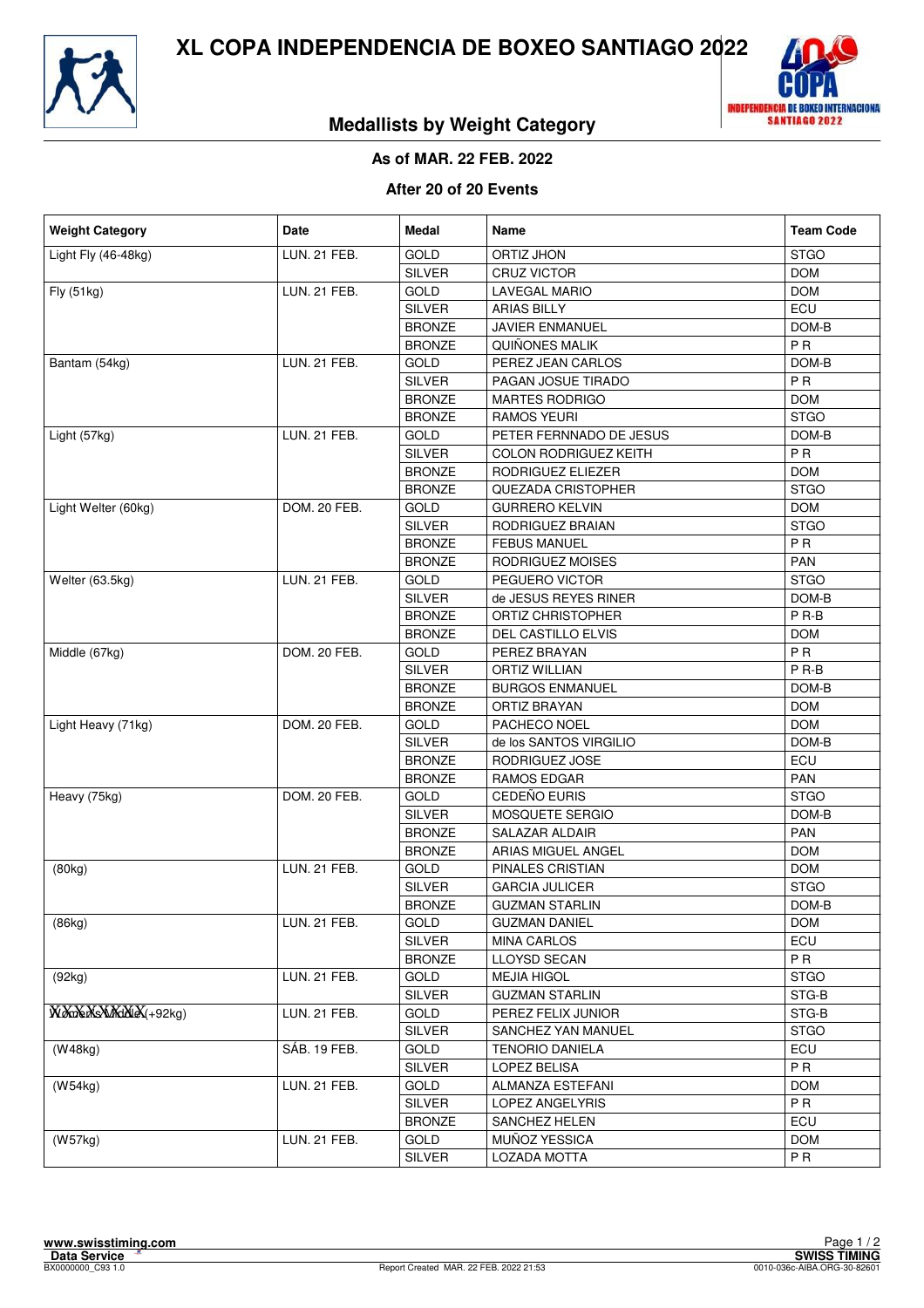



## **Medallists by Weight Category**

## **As of MAR. 22 FEB. 2022**

| <b>Weight Category</b> | <b>Date</b>         | Medal         | Name                         | <b>Team Code</b> |
|------------------------|---------------------|---------------|------------------------------|------------------|
| (W60kg)                | DOM, 20 FEB.        | <b>GOLD</b>   | <b>TAPIA RODRIGUEZ KIRIA</b> | <b>PR</b>        |
|                        |                     | <b>SILVER</b> | <b>SALAS JAMILEYH</b>        | ECU              |
|                        |                     | <b>BRONZE</b> | PEREZ SOBEYDA                | <b>DOM</b>       |
| (W63kg)                | DOM. 20 FEB.        | GOLD          | <b>VALENCIA SAMANTHA</b>     | ECU              |
|                        |                     | <b>SILVER</b> | <b>ORTIZ TATIANA</b>         | P <sub>R</sub>   |
| (W70kg)                | DOM, 20 FEB.        | GOLD          | <b>MORONTA MARIA</b>         | <b>DOM</b>       |
|                        |                     | <b>SILVER</b> | PIÑEIRO STPHANIE             | <b>PR</b>        |
|                        |                     | <b>BRONZE</b> | <b>ORTIZ NAIRESHIE</b>       | $P$ R-B          |
|                        |                     | <b>BRONZE</b> | POROZO DANIELA               | <b>ECU</b>       |
| (W80kg)                | <b>LUN. 21 FEB.</b> | GOLD          | <b>GARCIA MARIANA</b>        | <b>DOM</b>       |
|                        |                     | <b>SILVER</b> | <b>HUACON NAYDELIN</b>       | ECU              |

**NOTES**

Sorting order for ranked 3rd: from semifinals, first, loser against the gold medallist, second, loser against the silver medallist.

**www.swisstiming.com**<br>Data Service<br>**BX0000000\_C93** 1.0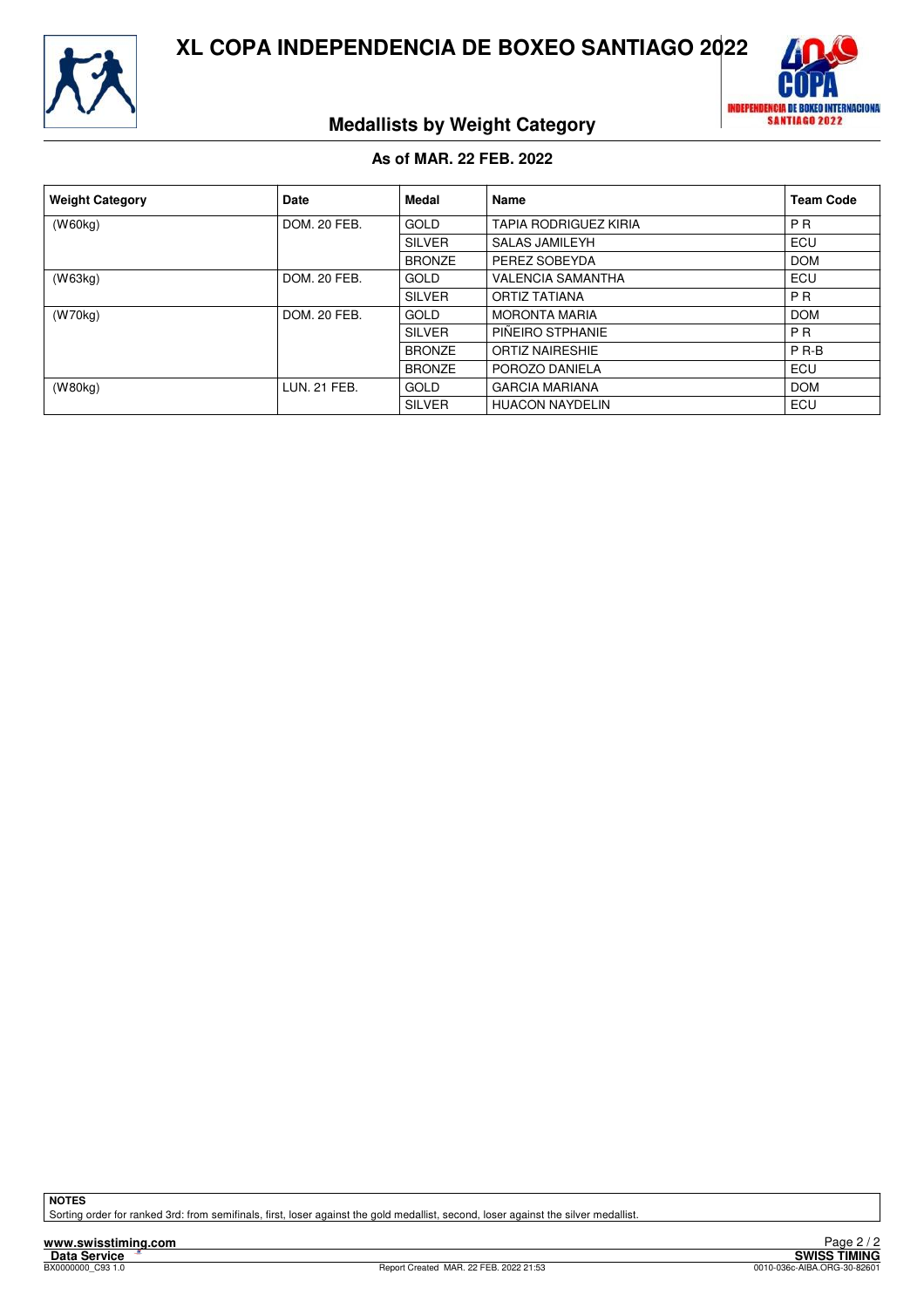

 **(W48 kg)**



## **Draw Sheet**

## **As of LUN. 21 FEB. 2022**



|                     | Standings: |            |             |
|---------------------|------------|------------|-------------|
| <b>1. TENORIO D</b> |            | (ECU) Gold |             |
| 2. LOPEZ B          |            |            | (PR) Silver |
|                     |            |            |             |
|                     |            |            |             |
|                     |            |            |             |
|                     |            |            |             |
|                     |            |            |             |
|                     |            |            |             |

**NOTES**

Sorting order for ranked 3rd: from semifinals, first, loser against the gold medallist, second, loser against the silver medallist. For ranked 5th: from quarterfinals, same criteria to list the first two losers and then, loser against 1st listed with ranking 3, then 2nd listed with ranking 3.

**LEGEND**

**Win on points** 

**www.swisstiming.com**<br>Data Service<br>**BXM048000\_C75** 1.0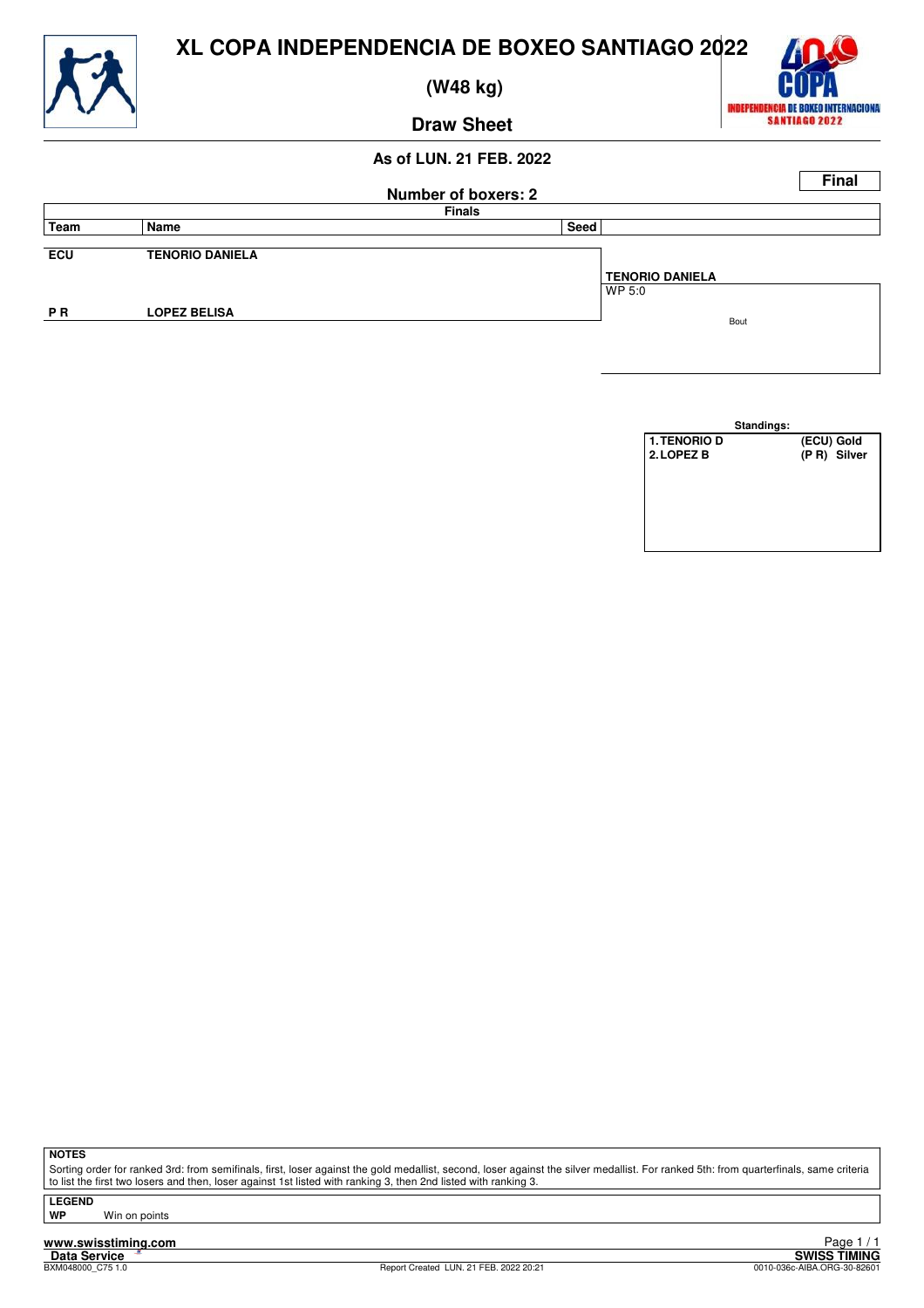

 **(W54 kg)**



## **Draw Sheet**

## **As of LUN. 21 FEB. 2022**



**NOTES**

Sorting order for ranked 3rd: from semifinals, first, loser against the gold medallist, second, loser against the silver medallist. For ranked 5th: from quarterfinals, same criteria to list the first two losers and then, loser against 1st listed with ranking 3, then 2nd listed with ranking 3.

**LEGEND**

**Win on points** 

**www.swisstiming.com**<br>Data Service<br>**BXM054000\_C75** 1.0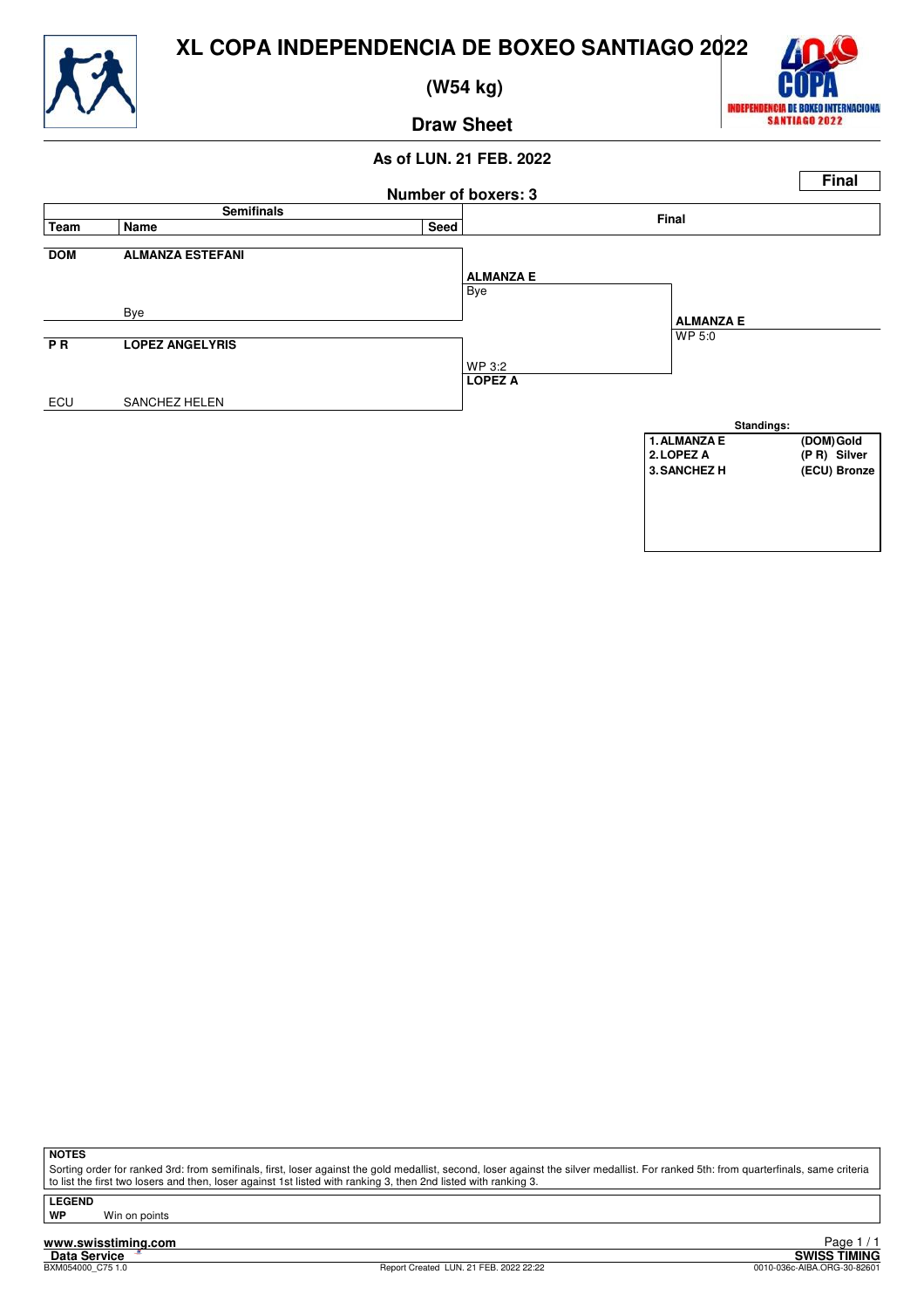

 **(W57 kg)**



**Draw Sheet**

## **As of LUN. 21 FEB. 2022**

|            |                      | <b>Number of boxers: 2</b> | <b>Final</b>         |
|------------|----------------------|----------------------------|----------------------|
|            |                      | <b>Finals</b>              |                      |
| Team       | Name                 | Seed                       |                      |
| <b>PR</b>  | <b>LOZADA MOTTA</b>  |                            |                      |
|            |                      |                            | <b>MUÑOZ YESSICA</b> |
|            |                      |                            | WP 4:1               |
| <b>DOM</b> | <b>MUÑOZ YESSICA</b> |                            | Bout                 |
|            |                      |                            |                      |



**NOTES**

Sorting order for ranked 3rd: from semifinals, first, loser against the gold medallist, second, loser against the silver medallist. For ranked 5th: from quarterfinals, same criteria to list the first two losers and then, loser against 1st listed with ranking 3, then 2nd listed with ranking 3.

**LEGEND**

**WP** Win on points

**www.swisstiming.com**<br>Data Service<br>BXM057000\_C75 1.0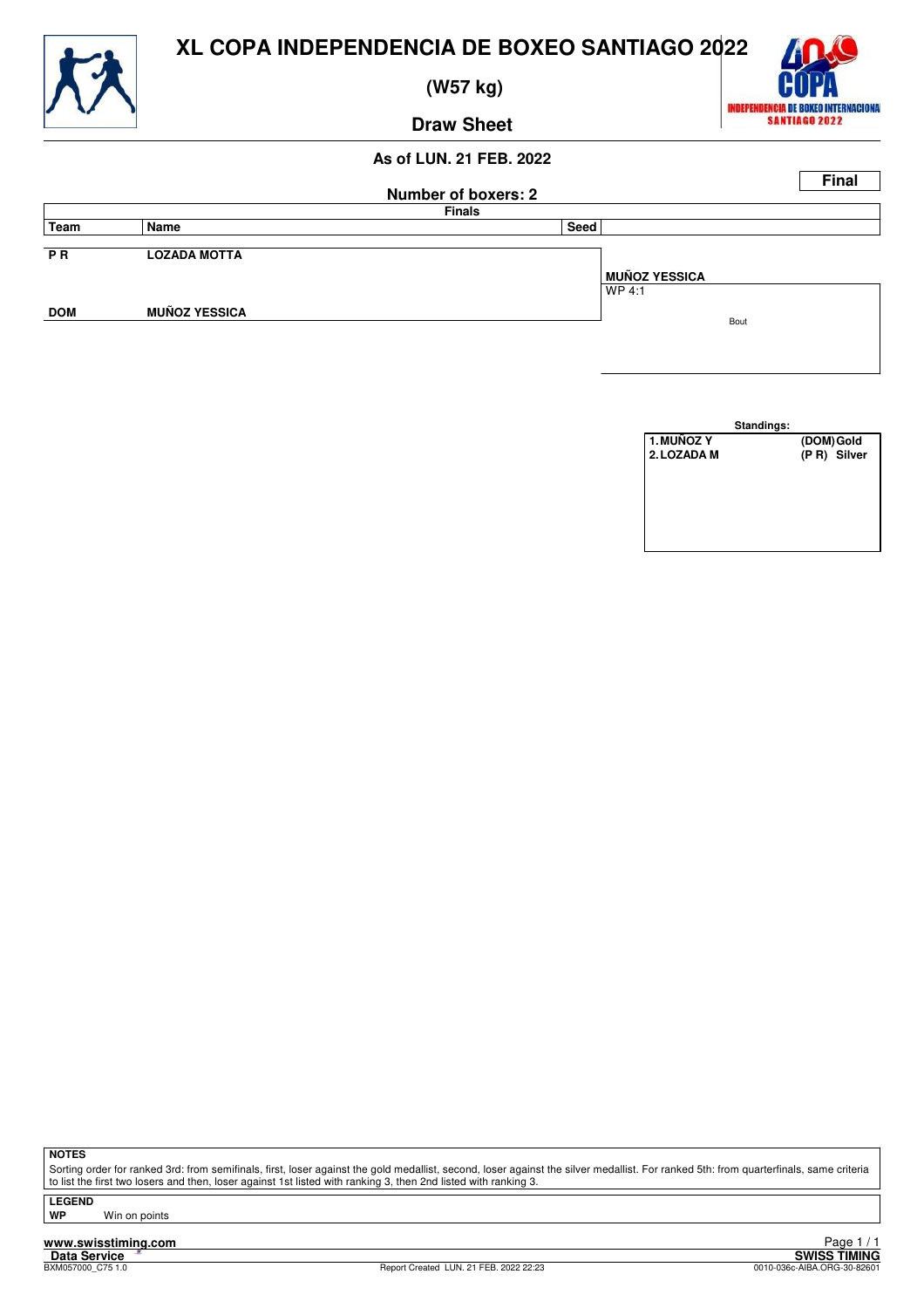

 **(W60 kg)**



## **Draw Sheet**

## **As of LUN. 21 FEB. 2022**



**NOTES**

Sorting order for ranked 3rd: from semifinals, first, loser against the gold medallist, second, loser against the silver medallist. For ranked 5th: from quarterfinals, same criteria to list the first two losers and then, loser against 1st listed with ranking 3, then 2nd listed with ranking 3.

**LEGEND**

**Win on points** 

**www.swisstiming.com**<br>Data Service<br>**BXM060000\_C75** 1.0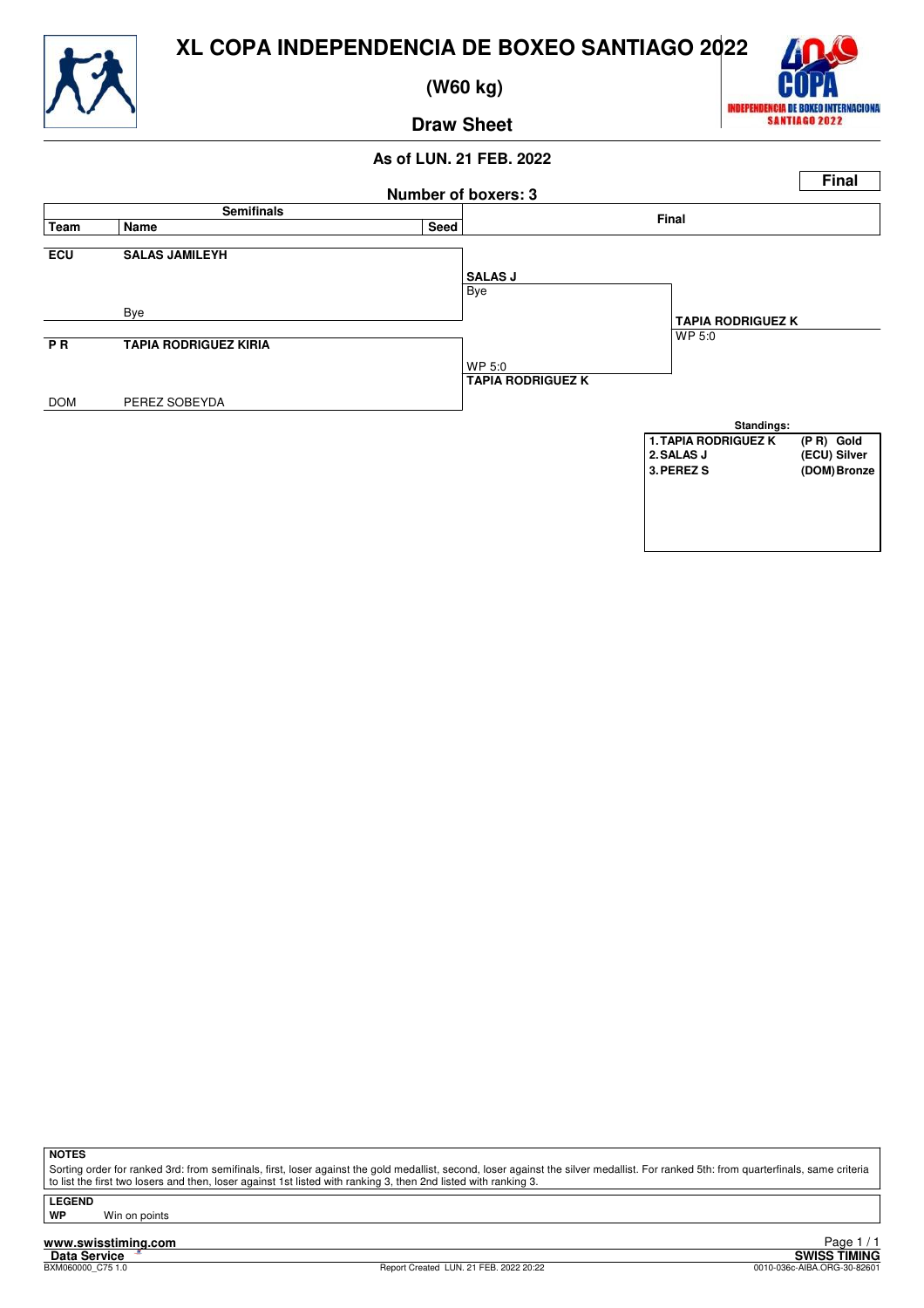

 **(W63 kg)**



**Draw Sheet**

## **As of LUN. 21 FEB. 2022**

|           |                          |                            | <b>Final</b>             |
|-----------|--------------------------|----------------------------|--------------------------|
|           |                          | <b>Number of boxers: 2</b> |                          |
|           |                          | <b>Finals</b>              |                          |
| Team      | Name                     | Seed                       |                          |
|           |                          |                            |                          |
| ECU       | <b>VALENCIA SAMANTHA</b> |                            |                          |
|           |                          |                            | <b>VALENCIA SAMANTHA</b> |
|           |                          |                            | WP 5:0                   |
| <b>PR</b> | <b>ORTIZ TATIANA</b>     |                            |                          |
|           |                          |                            | Bout                     |
|           |                          |                            |                          |

| Standings:           |             |
|----------------------|-------------|
| <b>1. VALENCIA S</b> | (ECU) Gold  |
| 2. ORTIZ T           | (PR) Silver |
|                      |             |
|                      |             |
|                      |             |
|                      |             |
|                      |             |
|                      |             |

**NOTES**

Sorting order for ranked 3rd: from semifinals, first, loser against the gold medallist, second, loser against the silver medallist. For ranked 5th: from quarterfinals, same criteria to list the first two losers and then, loser against 1st listed with ranking 3, then 2nd listed with ranking 3.

**LEGEND**

**Win on points** 

**www.swisstiming.com**<br>Data Service<br>**BXM063000\_C75** 1.0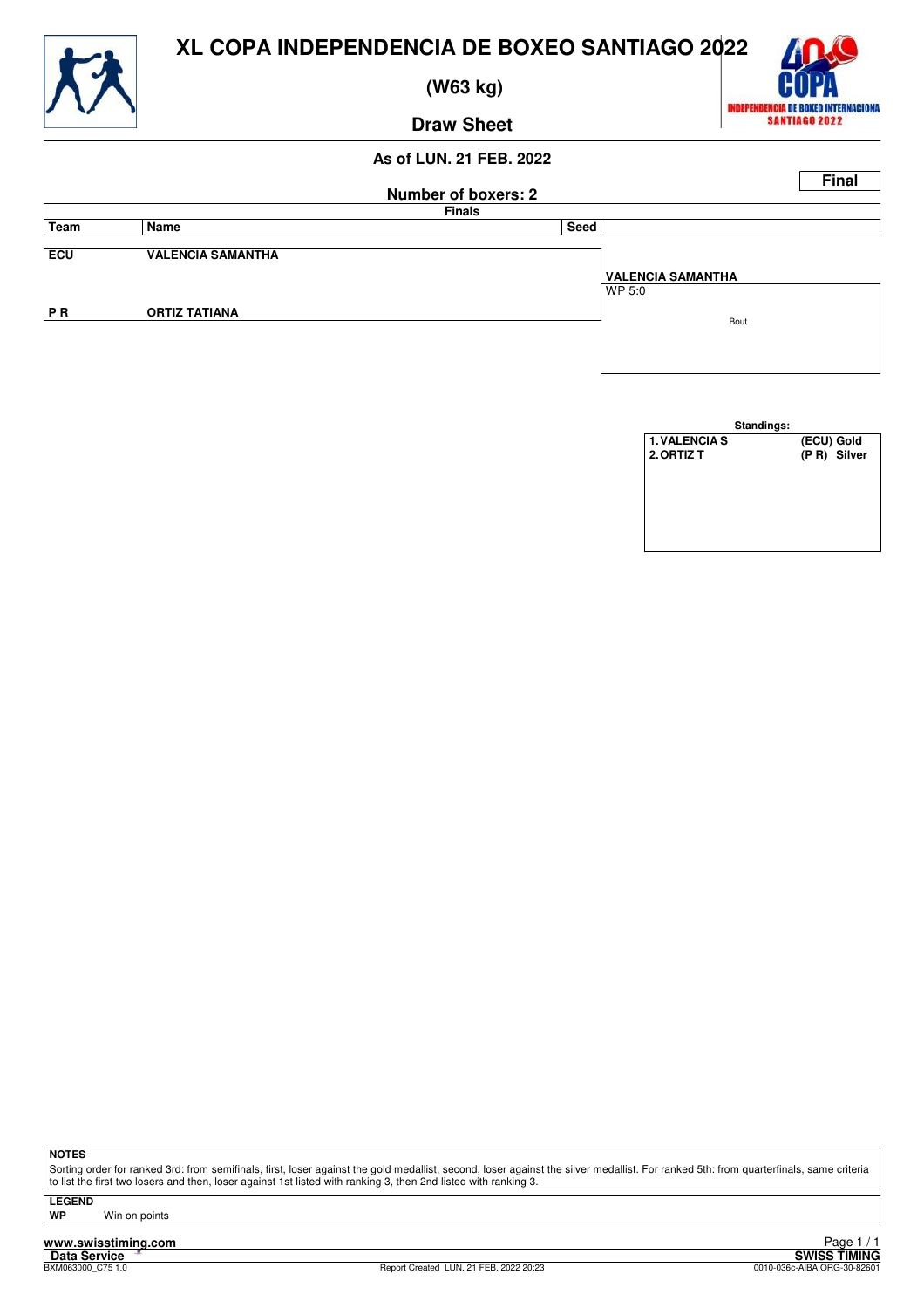



 **(W80 kg)**

## **Draw Sheet**

# **INDEPENDENCIA DE BOXEO INTERNACIONA** SANTIAGO 2022



|                    | Standings: |              |
|--------------------|------------|--------------|
| <b>1. GARCIA M</b> |            | (DOM) Gold   |
| <b>2. HUACON N</b> |            | (ECU) Silver |
|                    |            |              |
|                    |            |              |
|                    |            |              |
|                    |            |              |
|                    |            |              |
|                    |            |              |

**NOTES**

Sorting order for ranked 3rd: from semifinals, first, loser against the gold medallist, second, loser against the silver medallist. For ranked 5th: from quarterfinals, same criteria to list the first two losers and then, loser against 1st listed with ranking 3, then 2nd listed with ranking 3.

**LEGEND**

**Win on points** 

**www.swisstiming.com**<br>Data Service<br>**BXM08O000\_C75**1.0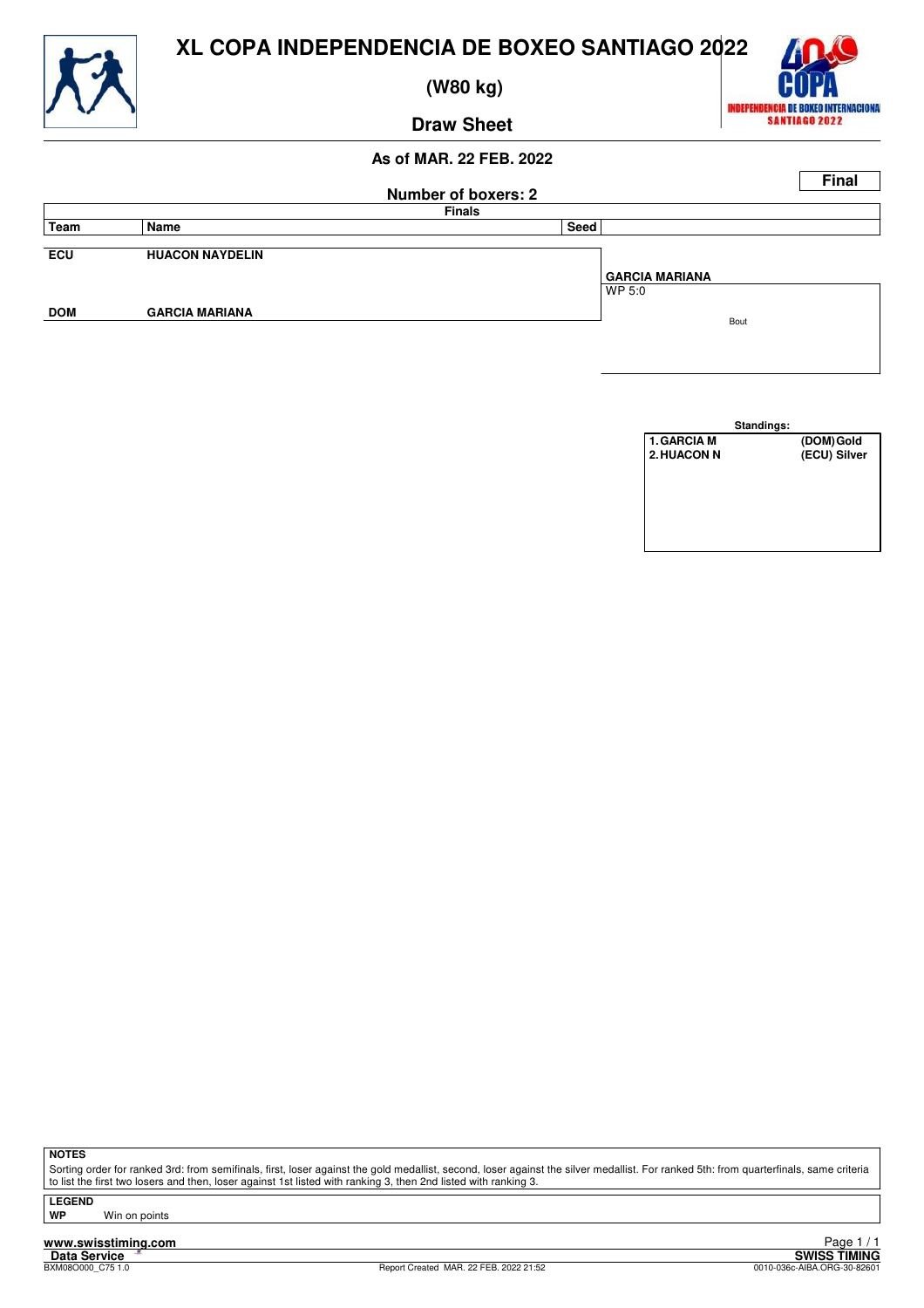

 **(92 kg)**



**Draw Sheet**

## **As of LUN. 21 FEB. 2022**

|             |                       |                     |                    | <b>Final</b> |
|-------------|-----------------------|---------------------|--------------------|--------------|
|             |                       | Number of boxers: 2 |                    |              |
|             |                       | <b>Finals</b>       |                    |              |
| Team        | Name                  | Seed                |                    |              |
|             |                       |                     |                    |              |
| STG-B       | <b>GUZMAN STARLIN</b> |                     |                    |              |
|             |                       |                     | <b>MEJIA HIGOL</b> |              |
|             |                       |                     | RSC R1             |              |
| <b>STGO</b> | <b>MEJIA HIGOL</b>    |                     |                    |              |
|             |                       |                     | Bout               |              |
|             |                       |                     |                    |              |

|             | Standings:  |
|-------------|-------------|
| 1. MEJIA H  | (STGOGold   |
| 2. GUZMAN S | (STG-Bilver |
|             |             |
|             |             |
|             |             |
|             |             |
|             |             |
|             |             |

**NOTES**

Sorting order for ranked 3rd: from semifinals, first, loser against the gold medallist, second, loser against the silver medallist. For ranked 5th: from quarterfinals, same criteria to list the first two losers and then, loser against 1st listed with ranking 3, then 2nd listed with ranking 3.

**LEGEND**

Round number **RSC** Referee Stops Contest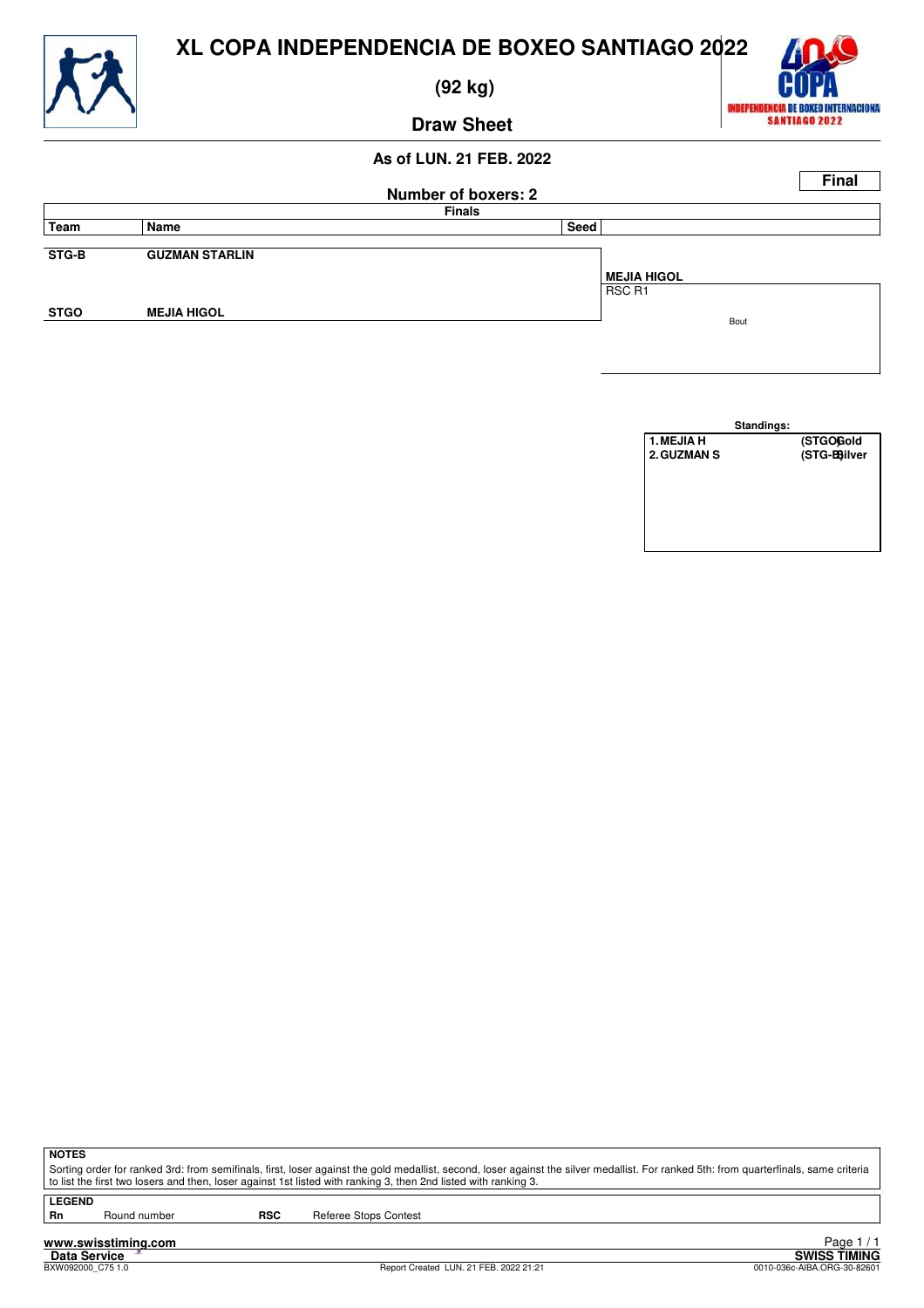



**Ranking by Team**



## **As of LUN. 21 FEB. 2022**

|                | Team             | <b>Boxers</b>   |                | <b>Victories</b> |               |      |       | <b>Bouts</b>        |               | <b>Points</b>       |   |   |   |                |
|----------------|------------------|-----------------|----------------|------------------|---------------|------|-------|---------------------|---------------|---------------------|---|---|---|----------------|
| Rank           | Code             |                 | <b>Prelims</b> | Semi<br>finals   | <b>Finals</b> | Lost | Bouts | per<br><b>Boxer</b> | <b>Points</b> | per<br><b>Boxer</b> | G | s | в | Total          |
|                | <b>DOM</b>       | 18              |                | 5                |               |      | 28    | 6.،                 | 44            | 2.4                 | 9 |   | 6 | 16             |
| C              | <b>PR</b>        | 13              |                | 6                | ◠             |      | 20    | i .5                | 19            | 1.5                 | ົ |   | 3 | 12             |
| 3              | <b>STGO</b>      | 12 <sup>°</sup> |                | 3                |               | 8    | 15    | . .3                | 18            | 5.،                 |   | 3 | C | 9 <sub>1</sub> |
|                | DOM-B            | 8               |                | 5                | c             | 6    | 14    | . 8                 | 17            | 2.1                 | ⌒ | 3 | 3 | 8 <sup>1</sup> |
| 5 <sup>1</sup> | ECU              | 11              |                | 2                | ◠             | 9    | 13    | $\cdot$ .2          | 10            | 0.9                 | C | 4 | 3 | 9.             |
| 6              | STG-B            | 4               |                |                  |               | c    | Δ     | 0. ا                |               | 0.8                 |   |   |   | 2 <sub>1</sub> |
|                | P <sub>R-B</sub> | 4               |                |                  |               | 4    | 6     | . 5                 |               | 0.8                 |   |   | C | 3 <sup>1</sup> |
| 8              | <b>PAN</b>       | 5               |                |                  |               | 4    | 4     | 0.8                 |               |                     |   |   | 3 | 3 <sup>1</sup> |

| LEGEND              |                     |  |      |                                        |  |        |                             |  |  |  |
|---------------------|---------------------|--|------|----------------------------------------|--|--------|-----------------------------|--|--|--|
| IВ                  | <b>Bronze</b>       |  | Gold | Prelim.<br><b>Preliminaries</b>        |  | Silver |                             |  |  |  |
|                     |                     |  |      |                                        |  |        |                             |  |  |  |
| www.swisstiming.com |                     |  |      |                                        |  |        | Page $1/1$                  |  |  |  |
|                     | <b>Data Service</b> |  |      |                                        |  |        | <b>SWISS TIMING</b>         |  |  |  |
|                     | BX0000000 C96B 8.0  |  |      | Report Created LUN. 21 FEB. 2022 22:40 |  |        | 0010-036c-AIBA.ORG-30-82601 |  |  |  |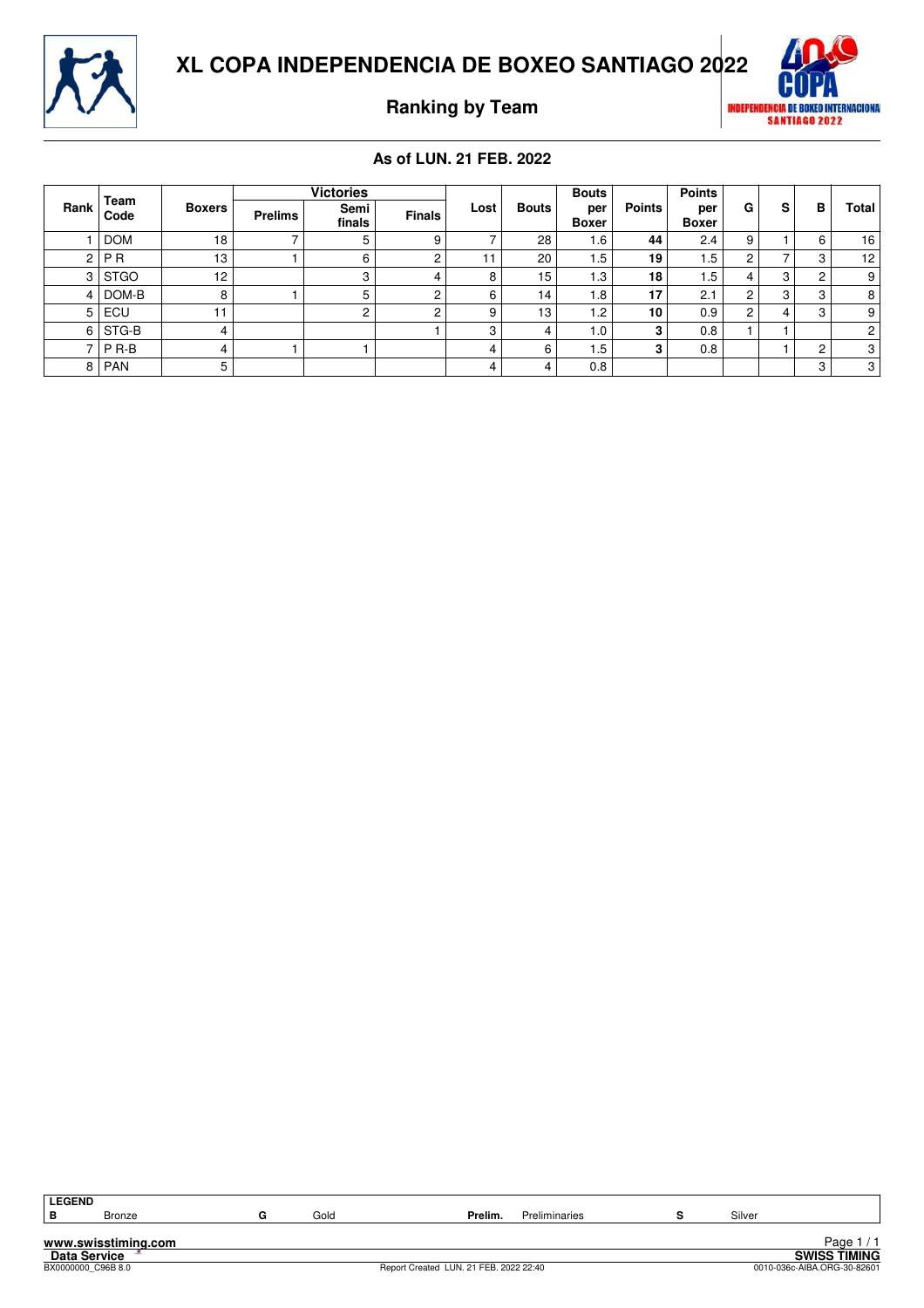



**Tournament Statistics**

## **As of MAR. 22 FEB. 2022**

| Men                |                         |                         |              |                         |                         |              |    |            |             |            |
|--------------------|-------------------------|-------------------------|--------------|-------------------------|-------------------------|--------------|----|------------|-------------|------------|
| Weight<br>Category | <b>WP</b>               | <b>RSC</b>              | <b>RSC-I</b> | KO                      | <b>ABD</b>              | WO           | NC | <b>DSQ</b> | <b>BDSQ</b> | <b>DKO</b> |
| 46-48kg            | $\mathbf{1}$            |                         |              |                         |                         |              |    |            |             |            |
|                    | 100.00%                 |                         |              |                         |                         |              |    |            |             |            |
| <b>51kg</b>        | $\overline{2}$          | $\mathbf{1}$            |              |                         |                         | $\mathbf{1}$ |    |            |             |            |
|                    | 50.00%                  | 25.00%                  |              |                         |                         | 25.00%       |    |            |             |            |
| 54kg               | $\overline{4}$          |                         |              |                         |                         |              |    |            |             |            |
|                    | 100.00%                 |                         |              |                         |                         |              |    |            |             |            |
| 57kg               | $\overline{4}$          |                         |              |                         |                         |              |    |            |             |            |
|                    | 100.00%                 |                         |              |                         |                         |              |    |            |             |            |
| 60kg               | $\mathbf{3}$            |                         |              |                         |                         |              |    |            |             |            |
|                    | 100.00%                 |                         |              |                         |                         |              |    |            |             |            |
| 63.5kg             | $\overline{4}$          |                         |              |                         |                         |              |    |            |             |            |
|                    | 100.00%                 |                         |              |                         |                         |              |    |            |             |            |
| 67kg               | $\overline{7}$          |                         |              |                         |                         |              |    |            |             |            |
|                    | 100.00%                 |                         |              |                         |                         |              |    |            |             |            |
| 71kg               | $\overline{c}$          | $\mathbf{1}$            |              |                         | $\mathbf{1}$            |              |    |            |             |            |
|                    | 50.00%                  | 25.00%                  |              |                         | 25.00%                  |              |    |            |             |            |
| 75kg               |                         |                         |              | $\overline{2}$          | $\mathbf{2}$            |              |    |            |             |            |
|                    |                         |                         |              | 50.00%                  | 50.00%                  |              |    |            |             |            |
| 80kg               | $\mathbf{1}$            | $\mathbf{1}$            |              |                         |                         |              |    |            |             |            |
|                    | 50.00%                  | 50.00%                  |              |                         |                         |              |    |            |             |            |
| W48kg              | $\mathbf{1}$            |                         |              |                         |                         |              |    |            |             |            |
|                    | 100.00%                 |                         |              |                         |                         |              |    |            |             |            |
| W54kg              | $\overline{c}$          |                         |              |                         |                         |              |    |            |             |            |
|                    | 100.00%                 |                         |              |                         |                         |              |    |            |             |            |
| W57kg              | $\mathbf{1}$            |                         |              |                         |                         |              |    |            |             |            |
|                    | 100.00%                 |                         |              |                         |                         |              |    |            |             |            |
| W60kg              | $\sqrt{2}$              |                         |              |                         |                         |              |    |            |             |            |
|                    | 100.00%                 |                         |              |                         |                         |              |    |            |             |            |
| W63kg              | $\mathbf{1}$            |                         |              |                         |                         |              |    |            |             |            |
|                    | 100.00%                 |                         |              |                         |                         |              |    |            |             |            |
| W70kg              | $\mathbf{1}$            | $\mathbf{1}$            |              |                         | $\mathbf{1}$            |              |    |            |             |            |
|                    | 33.33%                  | 33.33%                  |              |                         | 33.33%                  |              |    |            |             |            |
| W80kg              | $\mathbf{1}$<br>100.00% |                         |              |                         |                         |              |    |            |             |            |
|                    | $37\,$                  | $\overline{\mathbf{4}}$ |              | $\overline{\mathbf{2}}$ | $\overline{\mathbf{4}}$ | $\mathbf{1}$ |    |            |             |            |
| <b>TOTAL</b>       |                         |                         |              |                         |                         | 2.08%        |    |            |             |            |
|                    | 77.08%                  | 8.33%                   |              | 4.17%                   | 8.33%                   |              |    |            |             |            |